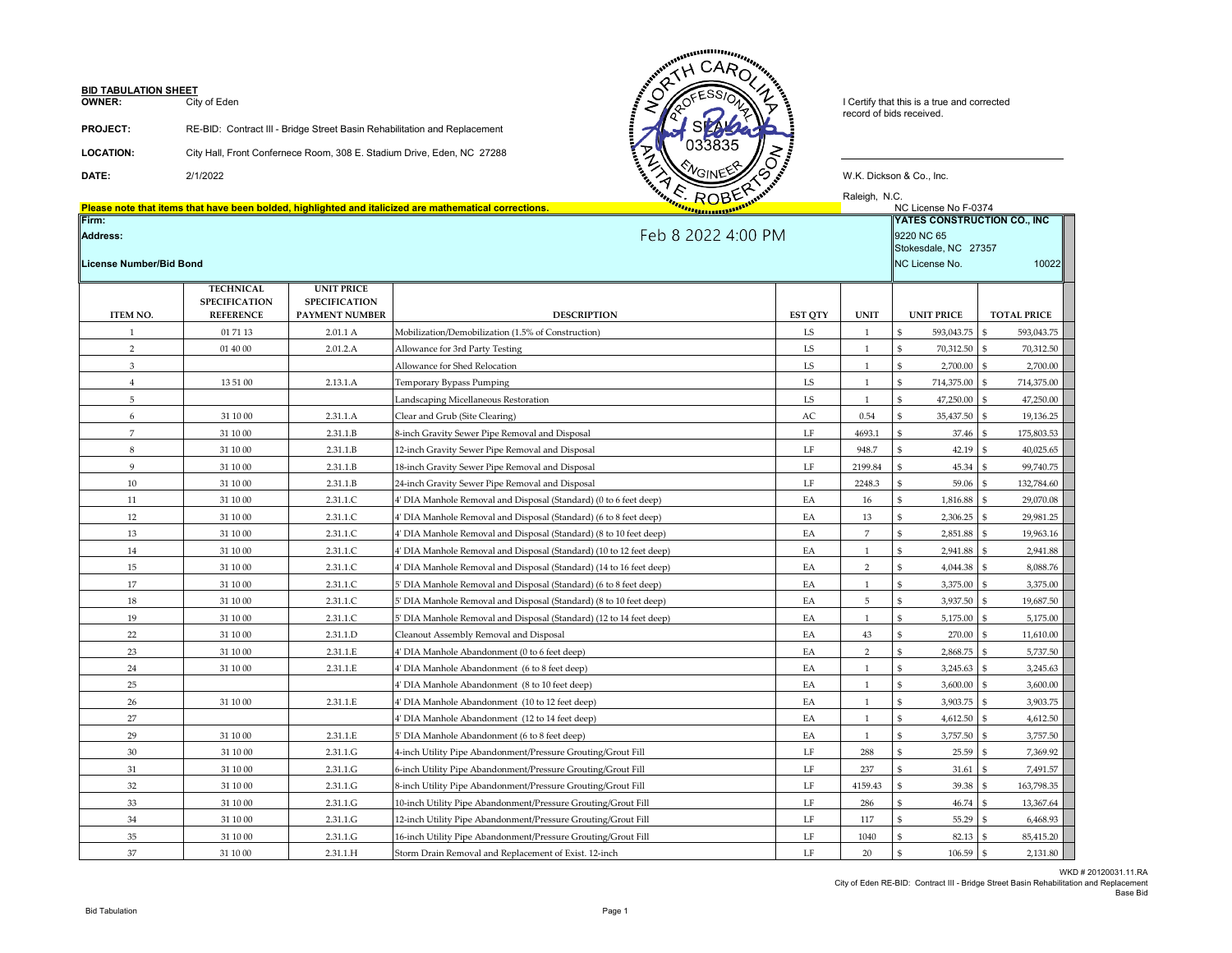| Firm:<br><b>Address:</b> |                      |                       |                                                                       |                |                | YATES CONSTRUCTION CO., INC<br>9220 NC 65 |                                 |
|--------------------------|----------------------|-----------------------|-----------------------------------------------------------------------|----------------|----------------|-------------------------------------------|---------------------------------|
|                          |                      |                       |                                                                       |                |                | Stokesdale, NC 27357                      |                                 |
| License Number/Bid Bond  |                      |                       |                                                                       |                |                | NC License No.                            | 10022                           |
|                          | <b>TECHNICAL</b>     | <b>UNIT PRICE</b>     |                                                                       |                |                |                                           |                                 |
|                          | <b>SPECIFICATION</b> | <b>SPECIFICATION</b>  |                                                                       |                |                |                                           |                                 |
| <b>ITEM NO.</b>          | <b>REFERENCE</b>     | <b>PAYMENT NUMBER</b> | <b>DESCRIPTION</b>                                                    | <b>EST QTY</b> | <b>UNIT</b>    | <b>UNIT PRICE</b>                         | <b>TOTAL PRICE</b>              |
| 38                       | 31 10 00             | 2.31.1.H              | Storm Drain Removal and Replacement of Exist. 15-inch                 | LF             | 56             | 139.61                                    | \$<br>7,818.16                  |
| 39                       | $31\;10\;00$         | 2.31.1.H              | Storm Drain Removal and Replacement of Exist. 18-inch                 | LF             | 41             | 144.56<br>\$                              | 5,926.96<br>\$                  |
| $40\,$                   | 31 10 00             | 2.31.1.H              | Storm Drain Removal and Replacement of Exist. 24-inch                 | $\rm LF$       | 110            | 189.84<br>ፍ                               | $\mathbf{\hat{s}}$<br>20,882.40 |
| 41                       | 31 10 00             | 2.31.1.H              | Storm Drain Removal and Replacement of Exist. 48-inch                 | LF             | 10             | 605.36                                    | 6,053.60                        |
| 42                       | 31 10 00             | 2.31.1.I              | Storm Drainage Structure Removal and Replacement (0-6 feet Deep)      | EA             | 3              | 6,300.00<br>\$                            | 18,900.00<br>\$                 |
| 43                       | N/A                  | $2.31.1$ .J           | Easement Access Gate-Single Swing (Less than or equal to 6-foot wide) | EA             | 1              | 1,075.50<br>ፍ                             | $\mathbf{s}$<br>1,075.50        |
| $44\,$                   | N/A                  | 2.31.1.K              | Temporary Barrier Fence                                               | $\rm LF$       | 920            | 7.03<br>\$                                | \$<br>6,467.60                  |
| 45                       | 31 10 00             | 2.31.1.P              | 4" Aerial Pipe Crossing Removal and Disposal                          | $\rm LF$       | 17             | 67.50                                     | \$<br>1,147.50                  |
| $46\,$                   | 32 10 00             | 2.31.1.P              | 8" Aerial Pipe Crossing Removal and Disposal                          | LF             | 74.6           | 50.63                                     | 3,777.00                        |
| 47                       | 31 10 00             | 2.31.1.P              | 12" Aerial Pipe Crossing Removal and Disposal                         | LF             | 25             | $\mathfrak{S}$<br>60.75                   | $\mathbf{\hat{s}}$<br>1,518.75  |
| 51                       | 32 10 00             | 2.31.1.Q              | 10-inch Water Main Removal and Disposal                               | LF             | 1040           | 32.23<br>\$                               | 33,519.20<br>-S                 |
| 52                       | 31 10 00             | 2.31.1.R              | 2-inch Water Main Valve Abandonment                                   | EA             | 1              | 168.75<br>$\mathfrak{S}$                  | \$.<br>168.75                   |
| 54                       | 31 10 00             | 2.31.1.S              | 2-inch Water Main Valve Removal                                       | EA             | $\mathbf{1}$   | ፍ<br>365.63                               | \$<br>365.63                    |
| 57                       | 31 10 00             | 2.31.1.S              | 16-inch Water Main Valve Removal                                      | EA             | $\overline{2}$ | 646.88                                    | 1,293.76<br>£,                  |
| 59                       | 31 23 16             | 2.31.2.A              | Select Backfill                                                       | CY             | 17100          | $\mathfrak{S}$<br>42.75                   | 731,025.00<br>-S                |
| 60                       | 31 23 16             | 2.31.2.B              | Undercut Excavation and Stabilization Stone                           | <b>CY</b>      | 363.21         | 84.35                                     | $\mathfrak{S}$<br>30,636.76     |
| 61                       | 31 23 18             | 2.31.3.A              | Rock Excavation and Removal by Mechanical Disintegration              | CY             | 10279          | 249.75                                    | 2,567,180.25<br>\$              |
| 62                       | 31 23 18             | 2.31.3.A              | Rock Excavation and Removal by Blasting                               | CY             | 15337          | \$<br>164.25                              | 2,519,102.25<br>\$              |
| 63                       |                      |                       | Remove and Reset 4' Chain Link Fence                                  | LF             | 144            | 22.50<br>ፍ                                | \$<br>3,240.00                  |
| 64                       |                      |                       | Remove 4' Chain Link Fence                                            | LF             | 376            | 13.40                                     | 5,038.40                        |
| 66                       |                      |                       | Remove and Replace Pasture Fence                                      | $\rm LF$       | 280            | 20.00                                     | 5,600.00<br>\$                  |
| 67                       |                      |                       | Install 4' Welded Wire Fence                                          | LF             | 580            | 18.00<br>\$                               | 10,440.00<br>$\mathfrak{S}$     |
| 68                       | 31 25 13             | 2.31.4.A              | Silt Fence                                                            | $\rm LF$       | 15150          | 5.64                                      | 85,446.00                       |
| 69                       | 31 25 13             | 2.31.4.B              | Temporary Construction Entrance (Minimum Dimensions of 12 'x 50')     | EA             | 14             | 2,500.00                                  | \$<br>35,000.00                 |
| 70                       | 31 25 13             | 2.31.4.C              | <b>Tree Protection Fence</b>                                          | LF             | 132            | 5.00<br>\$                                | 660.00<br>\$                    |
| 71                       | 31 25 13             | 2.31.4.D              | <b>Construction Composite Rig Matting</b>                             | SY             | 4356.6         | 63.56                                     | 276,905.50<br>¢                 |
| 72                       | 31 25 13             | 2.31.4.E              | Type B Rip Rap W/Filter Fabric                                        | SY             | 71.22          | \$<br>75.52                               | $\mathfrak{S}$<br>5,378.53      |
| 73                       | 31 25 13             | 2.31.4.E              | Class I Rip Rap W/Filter Fabric                                       | SY             | 89.41          | 121.50                                    | 10,863.32<br>\$                 |
| 74                       | 31 25 13             | 2.31.4.E              | Class II Rip Rap W/Filter Fabric                                      | SY             | 453.9          | 130.48<br>\$                              | \$.<br>59,224.87                |
| 75                       | 31 25 13             | 2.31.4.F              | Temporary Stone (Rock Silt) Check Dam                                 | EA             | 57             | 1,500.00<br>\$                            | \$<br>85,500.00                 |
| 76                       | 31 25 13             | 2.31.4.G              | Temporary Stone Inlet Protection                                      | EA             | $\overline{4}$ | 525.00                                    | 2,100.00                        |
| $77\,$                   | 31 25 13             | 2.31.4.G              | Temporary Stone Outlet Protection                                     | EA             | 54             | \$<br>525.00                              | \$<br>28,350.00                 |
| ${\bf 78}$               | 31 25 13             | 2.31.4.I              | Temporary Inlet Protection of Drainage Structure                      | EA             | 12             | 525.00<br>\$                              | 6,300.00<br>\$                  |
| 79                       | 31 25 13             | $2.31.4$ .J           | Erosion Control (Jute) Matting                                        | SY             | 2107.41        | 8.44                                      | 17,786.54                       |
| 80                       | 31 25 13             | 2.31.4.K              | Straw Mulch W/Netting                                                 | SY             | 40645.63       | \$<br>2.14                                | $\mathfrak{S}$<br>86,981.65     |
| $81\,$                   | 31 25 13             | 2.31.4.L              | Temporary Stream Crossings by Bridgemats (11 to 20 feet)              | EA             | $10\,$         | 22,500.00                                 | $\mathbf{s}$<br>225,000.00      |
| 82                       | 31 25 13             | 2.31.4.M              | Temporary Bank Crossing by Bridgemats (in excess of 20 feet)          | LF             | 80             | 2,452.50                                  | 196,200.00                      |
| 83                       | 31 25 13             | 2.31.4.N              | Coffer Dam and Pump Around (Creek Crossing)                           | EA             | $\mathbf{Q}$   | 56,250.00                                 | 506,250.00<br>\$                |
| 84                       |                      |                       | Bollard                                                               | EA             | $\mathbf{1}$   | 500.00<br>$\mathfrak{S}$                  | $\mathbf{\hat{s}}$<br>500.00    |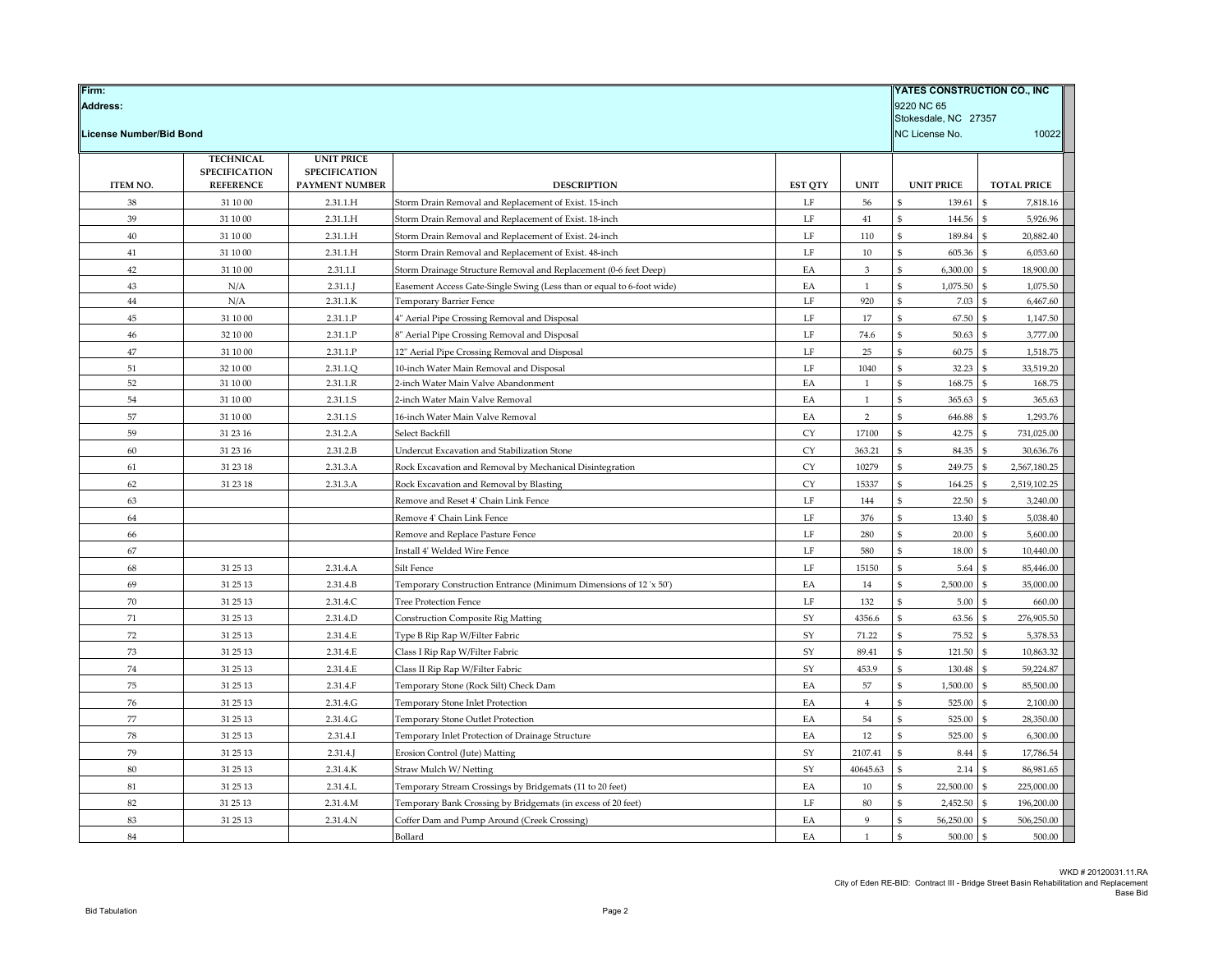| Firm:<br><b>Address:</b> |                      |                      |                                                                                                  |                |                |                             | YATES CONSTRUCTION CO., INC<br>9220 NC 65<br>Stokesdale, NC 27357 |  |  |
|--------------------------|----------------------|----------------------|--------------------------------------------------------------------------------------------------|----------------|----------------|-----------------------------|-------------------------------------------------------------------|--|--|
| License Number/Bid Bond  |                      |                      |                                                                                                  |                |                | NC License No.              | 10022                                                             |  |  |
|                          | <b>TECHNICAL</b>     | <b>UNIT PRICE</b>    |                                                                                                  |                |                |                             |                                                                   |  |  |
|                          | <b>SPECIFICATION</b> | <b>SPECIFICATION</b> |                                                                                                  |                |                |                             |                                                                   |  |  |
| <b>ITEM NO.</b>          | <b>REFERENCE</b>     | PAYMENT NUMBER       | <b>DESCRIPTION</b>                                                                               | <b>EST OTY</b> | <b>UNIT</b>    | <b>UNIT PRICE</b>           | <b>TOTAL PRICE</b>                                                |  |  |
| 85                       | 32 11 23             | 2.32.1.A             | Course Aggregate Type ABC (Including Gravel Driveway, Road, and Path Removal and<br>Replacement) | SY             | 1528.6         | \$<br>58.50                 | 89,423.10                                                         |  |  |
| 87                       | 32 12 16             | 2.32.2.B             | Asphalt Pavement Removal and Replace (City Streets)                                              | SY             | 5957.2         | \$<br>96.47                 | 574,691.08<br>$\mathfrak{S}$                                      |  |  |
| 88                       | 32 12 16             | 2.32.2.B             | Asphalt Pavement Removal and Replace (Private Streets/Parking Lots)                              | SY             | 1051.7         | \$<br>120.94                | 127,192.60                                                        |  |  |
| 89                       | 32 12 16             | 2.32.2.C             | Asphalt Driveway Removal and Replacement                                                         | ${\rm SY}$     | 2155.9         | \$<br>121.56                | 262,071.20                                                        |  |  |
| 90                       | 32 12 16             | 2.32.2.D             | Asphalt Milling and Overlay per Detail on Sheet D4                                               | SY             | 12181.6        | \$<br>76.50                 | 931,892.40                                                        |  |  |
| 91                       | 32 12 16             | 2.32.2.F             | Thermoplastic Pavement Markings                                                                  | LS             | $\mathbf{1}$   | \$<br>19,687.50             | 19,687.50<br>-9                                                   |  |  |
| 92                       | 32 12 16             | 2.32.2.G             | Temporary Cold Patch                                                                             | SY             | 996.94         | \$<br>57.38                 | 57,204.42                                                         |  |  |
| 94                       | 32 13 13             | 2.32.3.A             | Concrete Flatwork Removal and Replacement                                                        | SY             | 582.97         | \$<br>120.66                | 70,341.16                                                         |  |  |
| 95                       | 32 13 13             | 2.32.3.A             | Concrete Driveway Removal and Replacement                                                        | ${\rm SY}$     | 36.3           | \$<br>120.96                | 4,390.85                                                          |  |  |
| 96                       | 32 13 13             | 2.32.3.B             | Removal and Replacement of Concrete Curb and Gutter                                              | LF             | 1387           | \$<br>69.06                 | 95,786.22<br>£.                                                   |  |  |
| 97                       |                      |                      | Removal and Replacement of Granite Curb and Gutter                                               | LF             | 24             | \$<br>110.25                | 2,646.00                                                          |  |  |
| 98                       | 32 92 23             | 2.32.4.A             | Cleanup and Sod (Fescue)                                                                         | SY             | 1055.1         | \$<br>9.56                  | 10,086.76                                                         |  |  |
| 99                       | 32 92 19             | 2.32.5.A             | Cleanup and Seeding (Permanent)                                                                  | SY             | 43519.43       | \$<br>3.50                  | 152,318.01<br>\$.                                                 |  |  |
| 100                      | 32 92 19             | 2.32.5.A             | Cleanup and Seeding (Permanent -Wetlands)                                                        | SY             | 1137.35        | \$<br>6.75                  | 7,677.11                                                          |  |  |
| 101                      | 33 01 30             | 2.33.1.A             | 8-inch Cured-In-Place Pipe Liner                                                                 | LF             | 1869.6         | 42.75<br>\$                 | 79,925.40                                                         |  |  |
| 102                      | 34 01 30             | 2.33.1.A             | 18-inch Cured-In-Place Pipe Liner                                                                | $\rm LF$       | 4051.49        | 97.99<br>\$                 | 397,005.51<br>\$.                                                 |  |  |
| 103                      | 35 01 30             | 2.33.1.A             | 24-inch Cured-In-Place Pipe Liner                                                                | LF             | 438.5          | \$<br>128.64                | 56,408.64                                                         |  |  |
| 104                      | 37 01 30             | 2.33.1.A             | 24-inch GRP Cured-In-Place Pipe Liner                                                            | LF             | 729.5          | \$<br>210.15                | 153,304.43                                                        |  |  |
| 105                      | 33 01 30.11          | 2.33.4.A             | 8-inch CCTV Sewer Inspection                                                                     | $\rm LF$       | 1869.6         | 4.76<br>\$                  | 8,899.30                                                          |  |  |
| 106                      | 33 01 30.11          | 2.33.4.A             | 18-inch CCTV Sewer Inspection                                                                    | LF             | 4051.49        | ፍ<br>6.00                   | 24,308.94                                                         |  |  |
| 107                      | 33 01 30.11          | 2.33.4.A             | 24-inch CCTV Sewer Inspection                                                                    | LF             | 729.5          | ፍ<br>6.64                   | 4,843.88                                                          |  |  |
| 115                      | 33 01 30.11          | 2.33.6.A             | Heavy Cleaning of 4-inch Lateral                                                                 | EA             | $\mathbf{1}$   | \$<br>33.75                 | 33.75                                                             |  |  |
| 117                      | 33 01 37             | 2.33.8.A             | Replacing Manhole Frames and Covers - Unpaved Areas                                              | EA             | 18             | \$<br>945.00                | 17,010.00                                                         |  |  |
| 118                      | 33 01 37             | 2.33.8.B             | Replacing Manhole Frames & Covers - Paved Areas                                                  | EA             | $\mathbf{1}$   | ፍ<br>1,170.00               | 1,170.00<br>\$.                                                   |  |  |
| 119                      | 33 01 37             | 2.33.8.C             | Existing Brick Manhole Rehabilitation (4' DIA)                                                   | VF             | 203.72         | \$<br>415.00                | 84,543.80                                                         |  |  |
| 120                      | 33 01 37             | 2.33.8.E             | Adder for Polyurea Coating on Top of Cementitious Lining (4' DIA)                                | VF             | 42.22          | \$<br>40.50                 | 1,709.91                                                          |  |  |
| 121                      | 33 01 37             | 2.33.8.F             | Manhole Vents (Existing Precast or Brick Manholes) (Less than 6 feet)                            | EA             | $\overline{5}$ | \$<br>2,576.25              | 12,881.25                                                         |  |  |
| 122                      | 34 01 37             | 2.33.8.F             | Galvanized Steel Vent                                                                            | EA             | $\overline{2}$ | \$<br>3,262.50              | 6,525.00                                                          |  |  |
| 123                      | 33 01 37             | 2.33.8.G             | Additional Manhole Vent Piping for Existing Manhole (Beyond 6 feet)                              | VF             | 57.67          | \$<br>348.75                | 20,112.41                                                         |  |  |
| 127                      | 33 05 13.16          | 2.33.9.A             | 4' DIA Standard Manhole w/Standard Frame and Standard Cover (0 to 6 ft deep)                     | EA             | $\overline{5}$ | ፍ<br>6,482.25               | 32,411.25                                                         |  |  |
| 128                      | 33 05 13.16          | 2.33.9.A             | 4' DIA Standard Manhole w/Standard Frame and Standard Cover (6 to 8 ft deep)                     | EA             | $10\,$         | \$<br>7,371.00              | 73,710.00                                                         |  |  |
| 129                      | 33 05 13.16          | 2.33.9.A             | 4' DIA Standard Manhole w/Standard Frame and Standard Cover (8 to 10 ft deep)                    | EA             | 6              | \$<br>9,618.90              | 57,713.40<br>£.                                                   |  |  |
| 130                      | 33 05 13.16          | 2.33.9.A             | 4' DIA Standard Manhole w/Standard Frame and Standard Cover (10 to 12 ft deep)                   | EA             | 3              | \$<br>11,568.27             | 34,704.81                                                         |  |  |
| 131                      | 33 05 13.16          | 2.33.9.A             | 4' DIA Standard Manhole w/Standard Frame and Standard Cover (12 to 14 ft deep)                   | EA             | $\mathbf{3}$   | \$<br>16,169.40             | 48,508.20                                                         |  |  |
| 132                      |                      | 2.33.9.A             | 4' DIA Standard Manhole w/Standard Frame and Standard Cover (14 to 16 ft deep)                   | EA             | $\mathcal{P}$  | \$                          | \$.                                                               |  |  |
| 135                      | 33 05 13.16          |                      | 4' DIA Standard Manhole w/Standard Frame and Solid Cover (8 to 10 feet deep)                     | EA             | $\mathbf{1}$   | 20,371.84<br>\$<br>9,618.90 | 40,743.68<br>9,618.90                                             |  |  |
|                          | 33 05 13.16          | 2.33.9.A<br>2.33.9.A | 4' DIA Standard Manhole w/Standard Frame and Solid Cover (10 to 12 feet deep)                    |                | $\mathbf{1}$   | \$<br>11,568.27             | 11,568.27                                                         |  |  |
| 136                      | 33 05 13.16          |                      | 4' DIA Standard Manhole w/Standard Frame and Solid Cover (14 to 16 feet deep)                    | EA             | $\mathbf{1}$   |                             |                                                                   |  |  |
| 137                      | 33 05 13.16          | 2.33.9.A             |                                                                                                  | EA             |                | 20,371.84<br>\$             | 20,371.84<br>$\mathbf{s}$                                         |  |  |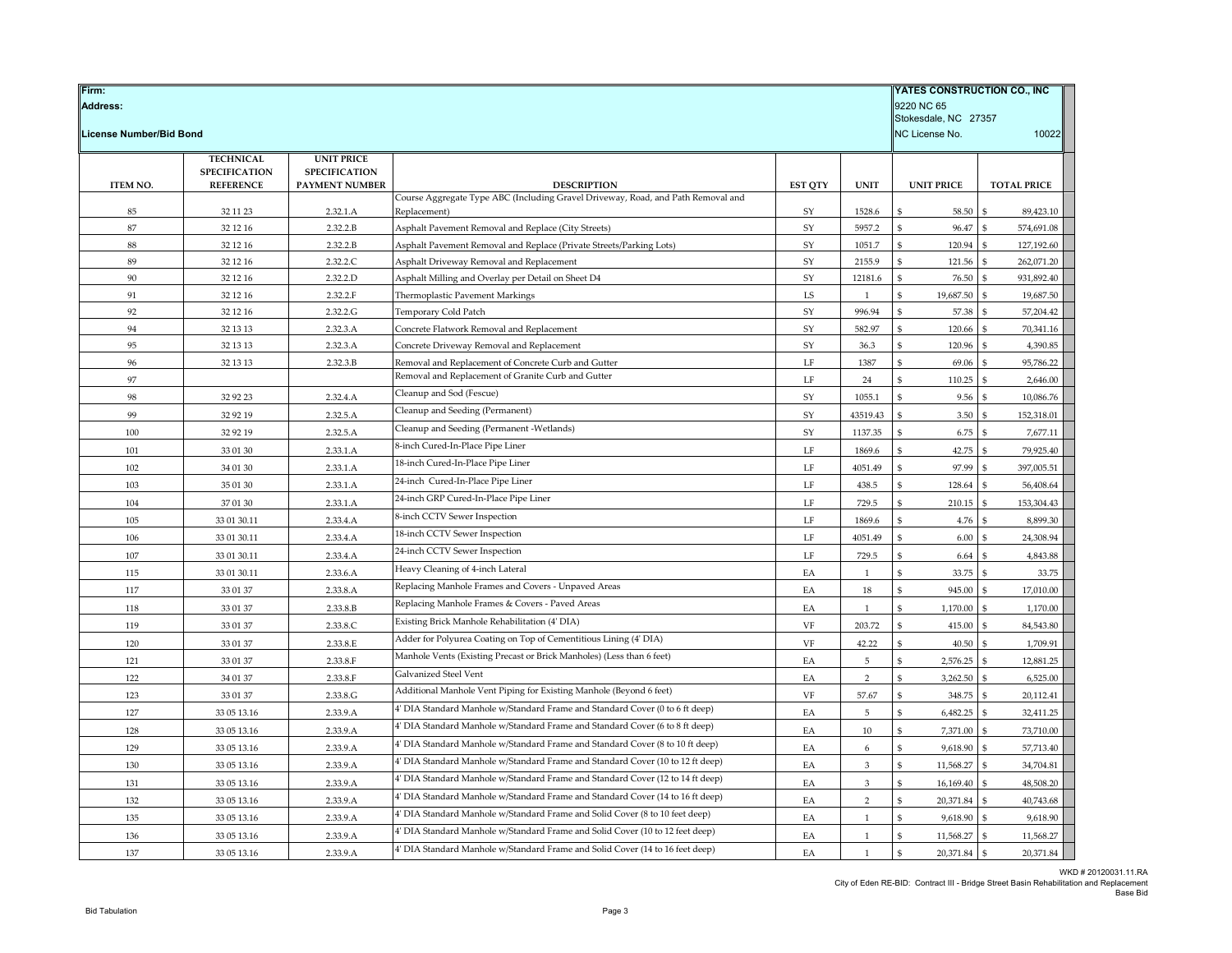| Firm:<br><b>Address:</b>       |                      | <b>YATES CONSTRUCTION CO., INC</b><br>9220 NC 65<br>Stokesdale, NC 27357 |                                                                                                     |                |                                |                       |                            |
|--------------------------------|----------------------|--------------------------------------------------------------------------|-----------------------------------------------------------------------------------------------------|----------------|--------------------------------|-----------------------|----------------------------|
| <b>License Number/Bid Bond</b> |                      |                                                                          |                                                                                                     |                |                                | NC License No.        | 10022                      |
|                                | <b>TECHNICAL</b>     | <b>UNIT PRICE</b>                                                        |                                                                                                     |                |                                |                       |                            |
|                                | <b>SPECIFICATION</b> | <b>SPECIFICATION</b>                                                     |                                                                                                     |                |                                |                       |                            |
| <b>ITEM NO.</b>                | <b>REFERENCE</b>     | PAYMENT NUMBER                                                           | <b>DESCRIPTION</b><br>4' DIA Standard Manhole w/Standard Frame and Solid Cover (16 to 18 feet deep) | <b>EST QTY</b> | <b>UNIT</b>                    | <b>UNIT PRICE</b>     | <b>TOTAL PRICE</b>         |
| 138                            | 33 05 13.16          | 2.33.9.A                                                                 | 4' DIA Standard Manhole w/Watertight Frame and Bolted Cover (0 to 6 feet deep)                      | EA             | $\overline{2}$                 | 22,305.92             | 44,611.84                  |
| 139                            | 33 05 13.16          | 2.33.9.A                                                                 | 4' DIA Standard Manhole w/Watertight Frame and Bolted Cover (6 to 8 feet deep)                      | EA             | 5                              | 6,512.01              | \$<br>32,560.05            |
| 140                            | 33 05 13.16          | 2.33.9.A                                                                 | 4' DIA Standard Manhole w/Watertight Frame and Bolted Cover (8 to 10 feet deep)                     | EA             | 3                              | 7,399.04              | \$<br>22,197.12<br>\$      |
| 141                            | 33 05 13.16          | 2.33.9.A                                                                 | 4' DIA Standard Manhole w/Watertight Frame and Bolted Cover (10 to 12 feet deep)                    | EA             | 3<br>$\overline{1}$            | 9,817.63<br>¢         | 29,452.89<br>\$.           |
| 142                            | 33 05 13.16          | 2.33.9.A                                                                 | 4' DIA Standard Manhole w/Watertight Frame and Bolted Cover (12 to 14 feet deep)                    | EA             |                                | 10,980.56<br>ፍ        | 10,980.56<br>\$            |
| 143                            | 34 05 13.16          | 2.33.9.A                                                                 | 4' DIA Flat Top Manhole, w/Watertight Frame and Bolted Cover (0 to 6 feet deep)                     | EA             | $\overline{2}$<br>$\mathbf{1}$ | 13,106.80             | 26,213.60<br>\$.           |
| 146                            | 33 05 13.16          | 2.33.9.A                                                                 | 4' DIA Flat Top Manhole, w/Watertight Frame and Bolted Cover (6 to 8 feet deep)                     | EA             |                                | 11,194.36             | 11,194.36                  |
| 147                            | 33 05 13.16          | 2.33.9.A                                                                 | 4' DIA Flat Top Manhole, w/Watertight Frame and Bolted Cover (8 to 10 feet deep)                    | EA             | 6                              | 9,183.26              | 55,099.56                  |
| 148                            | 33 05 13.16          | 2.33.9.A                                                                 | 4' DIA Flat Top Manhole, w/Watertight Frame and Bolted Cover (10 to 12 feet deep)                   | EA             | $\mathbf{1}$                   | \$<br>10,595.41       | $\mathbf{s}$<br>10,595.41  |
| 149                            | 33 05 13.16          | 2.33.9.A                                                                 | 4' DIA Flat Top Manhole, w/Watertight Frame and Bolted Cover (12 to 14 feet deep)                   | EA             | $\overline{2}$                 | 11,911.58<br>\$       | 23,823.16<br>$\mathbf{S}$  |
| 150                            | 33 05 13.16          | 2.33.9.A                                                                 | 4' DIA Flat Top Manhole, w/Watertight Frame and Bolted Cover (14 to 16 feet deep)                   | EA             | $\overline{1}$                 | 15,281.07             | 15,281.07                  |
| 151                            | 33 05 13.16          | 2.33.9.A                                                                 | 5' DIA Standard Manhole w/Standard Frame and Standard Cover (6 to 8 ft deep)                        | EA             | 3                              | \$<br>15,928.67<br>\$ | \$<br>47,786.01            |
| 152                            | 33 05 13.16          | 2.33.9.A                                                                 | 5' DIA Standard Manhole w/Standard Frame and Standard Cover (8 to 10 ft deep)                       | EA             | $\mathbf{1}$                   | 10,922.29             | 10,922.29<br>\$            |
| 153                            | 33 05 13.16          | 2.33.9.A                                                                 | 5' DIA Standard Manhole w/Standard Frame and Standard Cover (12 to 14 ft deep)                      |                | $\,$ 5                         | 14,940.17             | 74,700.85<br>\$            |
| 155                            | 33 05 13.16          | 2.33.9.A                                                                 | 5' DIA Standard Manhole w/Standard Frame and Standard Cover (18 to 20 ft deep)                      | EA             | 1                              | \$<br>16,333.56       | $\mathbf{s}$<br>16,333.56  |
| 157                            | 33 05 13.16          | 2.33.9.A                                                                 | 5' DIA Standard Manhole w/Standard Frame and Standard Cover w/8" Inside Drop (12 to 14 ft           | EA             | $\mathbf{1}$                   | 17,898.69<br>\$       | 17,898.69<br>\$            |
| 159                            | 33 05 13.16          | 2.33.9.A                                                                 | deep)                                                                                               | EA             | $\overline{1}$                 | 20,047.75<br>\$       | \$<br>20,047.75            |
| 161                            | 33 05 13.16          | 2.33.9.A                                                                 | 5' DIA Flat Top Manhole, w/Watertight Frame and Bolted Cover (0 to 6 feet deep)                     | EA             | 1                              | 11,291.55             | \$<br>11,291.55            |
| 162                            | 33 05 13.16          | 2.33.9.A                                                                 | 5' DIA Flat Top Manhole, w/Watertight Frame and Bolted Cover (6 to 8 feet deep)                     | EA             | 6                              | \$<br>13,367.73       | \$<br>80,206.38            |
| 163                            | 33 05 13.16          | 2.33.9.A                                                                 | 5' DIA Flat Top Manhole, w/Watertight Frame and Bolted Cover (8 to 10 feet deep)                    | EA             | $\mathbf{3}$                   | \$<br>15,106.30       | $\mathbf{s}$<br>45,318.90  |
| 164                            | 33 05 13.16          | 2.33.9.A                                                                 | 5' DIA Flat Top Manhole, w/Watertight Frame and Bolted Cover (10 to 12 feet deep)                   | EA             | 3                              | 16,460.70             | 49,382.10                  |
| 165                            | 33 05 13.16          | 2.33.9.A                                                                 | 5' DIA Flat Top Manhole, w/Watertight Frame and Bolted Cover (12 to 14 feet deep)                   | EA             | 3                              | 17,299.80             | $\mathbf{s}$<br>51,899.40  |
| 166                            | 33 05 13.16          | 2.33.9.A                                                                 | 5' DIA Flat Top Manhole, w/Watertight Frame and Bolted Cover (14 to 16 feet deep)                   | EA             | 3                              | 18,209.98             | 54,629.94<br>\$            |
| 174                            | 33 05 13.16          | 2.33.9.E                                                                 | Manhole Vents on New Manholes (Vent Height Less than 6-feet)                                        | EA             | 16                             | 2,587.50              | 41,400.00<br>\$            |
| 175                            | 33 05 13.16          | 2.33.9.F                                                                 | Additional New Manhole Vent Piping (Beyond Vent Height of 6-feet)                                   | VF             | 99.87                          | 348.75                | 34,829.66                  |
| 176                            | 33 05 13.16          | 2.33.9.G                                                                 | Inside Drop Structure                                                                               | $_{\rm VF}$    | 103.1                          | ፍ<br>804.38           | \$<br>82,931.58            |
| 178                            | 33 05 23             | 2.33.10.A                                                                | Trenchless Installation of 16-inch Steel Encasement Pipe                                            | LF             | $50\,$                         | 1,931.06              | \$<br>96,553.00            |
| 179                            | 33 05 23             | 2.33.10.A                                                                | Trenchless Installation of 20-inch Steel Encasement Pipe                                            | LF             | 50                             | 2,534.06              | 126,703.00                 |
| 180                            | 33 05 23             | 2.33.10.A                                                                | Trenchless Installation of 36-inch Steel Encasement Pipe                                            | LF             | 1                              | 3,940.88<br>\$        | $\mathbf{s}$<br>3,940.88   |
| 181                            | 33 12 13             | 2.33.11.A                                                                | 1-inch Meter Reconnection                                                                           | EA             | 34                             | 826.88                | 28,113.92<br>\$            |
| 182                            | 33 12 13             | 2.33.11.B                                                                | 1-inch Water Meter Relocation                                                                       | EA             | 5                              | 1,462.50<br>\$        | 7,312.50<br>\$             |
| 183                            | 33 12 13             | 2.33.11.C                                                                | 1-inch Water Service Tap on 6-inch Water Main                                                       | EA             | 6                              | 1,957.50<br>¢         | 11,745.00<br>ፍ             |
| 185                            | 33 12 13             | 2.33.11.C                                                                | 1-inch Water Service Tap on 16-inch Water Main                                                      | EA             | 5                              | 2,992.50              | 14,962.50<br>\$            |
| 186                            | 33 12 13             | 2.33.11.C                                                                | 2-inch Water Service Tap on 16-inch Water Main                                                      | EA             | $\overline{2}$                 | 3,285.00              | 6,570.00<br>\$.            |
| 187                            | 33 12 13             | 2.33.11.D                                                                | 1-inch Water Service Lateral (Open Cut)                                                             | LF             | 1250                           | 33.13                 | 41,412.50                  |
| 189                            | 33 12 14             | 2.33.12.A                                                                | 4-inch Lateral Connection Liner                                                                     | EA             | 10                             | \$<br>4,387.50        | 43,875.00<br>\$            |
| 192                            | 33 14 13             | 2.33.13.A                                                                | 16-inch DIP Water Main                                                                              | LF             | 530                            | 203.42<br>\$          | $\mathbf{s}$<br>107,812.60 |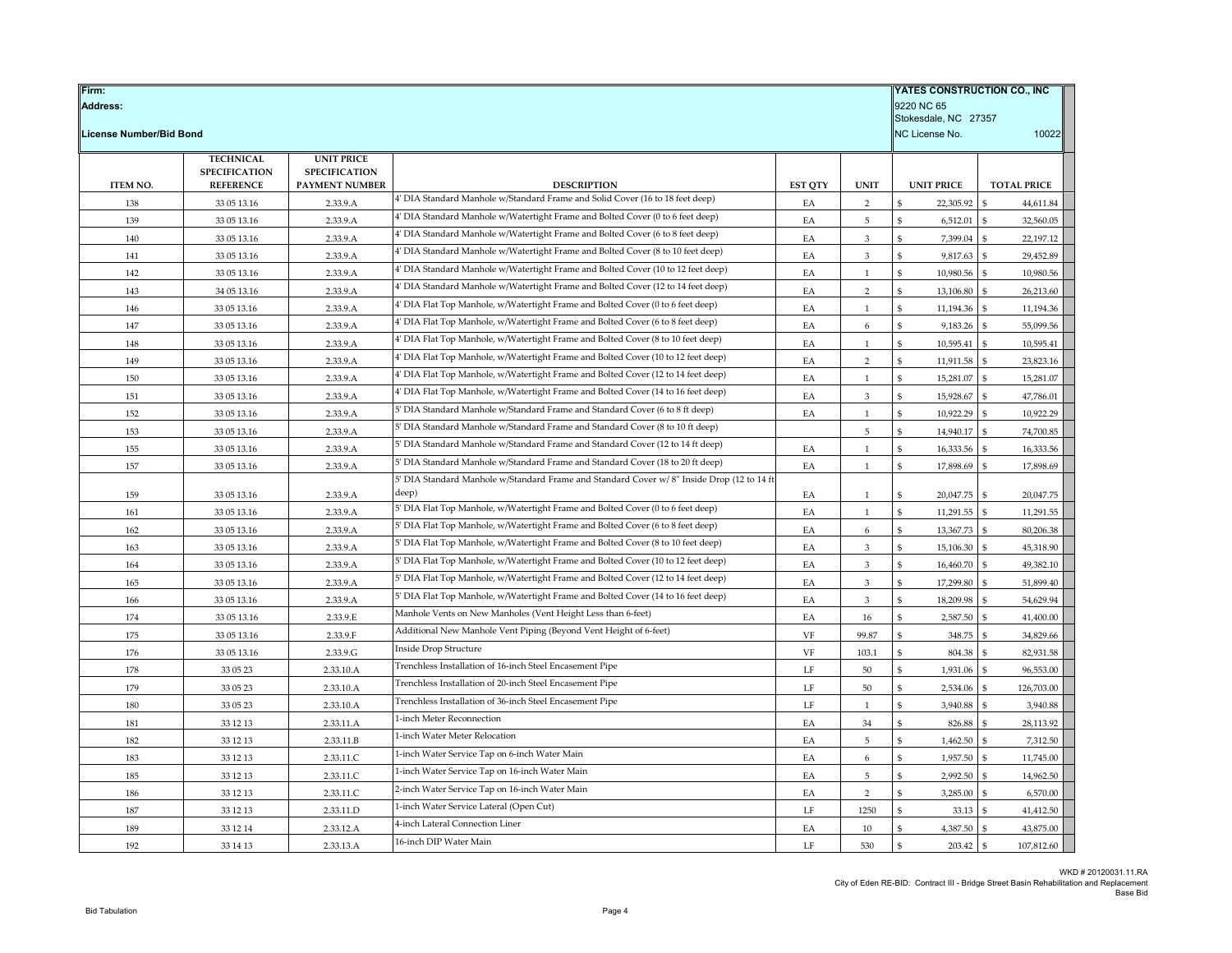| Firm:<br><b>Address:</b>       |                      |                        |                                                               |                |                | YATES CONSTRUCTION CO., INC<br>9220 NC 65<br>Stokesdale, NC 27357 |                              |  |
|--------------------------------|----------------------|------------------------|---------------------------------------------------------------|----------------|----------------|-------------------------------------------------------------------|------------------------------|--|
| <b>License Number/Bid Bond</b> |                      |                        |                                                               |                |                | NC License No.                                                    | 10022                        |  |
|                                | <b>TECHNICAL</b>     | <b>UNIT PRICE</b>      |                                                               |                |                |                                                                   |                              |  |
|                                | <b>SPECIFICATION</b> | <b>SPECIFICATION</b>   |                                                               |                |                |                                                                   |                              |  |
| <b>ITEM NO.</b>                | <b>REFERENCE</b>     | PAYMENT NUMBER         | <b>DESCRIPTION</b><br>16-inch DIP-Restrained Joint Water Main | <b>EST QTY</b> | <b>UNIT</b>    | <b>UNIT PRICE</b>                                                 | <b>TOTAL PRICE</b>           |  |
| 195<br>198                     | 33 14 13             | 2.33.13.A<br>2.33.13.B | 8-inch DIP Restrained Joint Fittings                          | LF<br>LBS      | 362<br>$90\,$  | 261.46<br>ፍ<br>5.06                                               | 94,648.52<br>455.40          |  |
| 199                            | 33 14 13<br>33 14 13 | 2.33.13.B              | 10-inch DIP Restrained Joint Fittings                         | <b>LBS</b>     | 620            | \$<br>5.63                                                        | $\mathbf{s}$<br>3,490.60     |  |
| 200                            | 33 14 13             | 2.33.13.B              | 16-inch DIP Restrained Joint Fittings                         | LBS            | 11420          | 6.75                                                              | 77,085.00                    |  |
| 203                            | 33 14 13             | 2.33.13.C              | 10-inch Restrained Gate Valve and Box                         | EA             | $\overline{2}$ | \$<br>3,405.06                                                    | $\mathfrak{S}$<br>6,810.12   |  |
| 205                            | 33 14 13             | 2.33.13.C              | 16-inch Restrained Gate Valve and Box                         | EA             | $\overline{4}$ | 13,030.77<br>\$                                                   | \$<br>52,123.08              |  |
| 213                            | 33 14 13             | 2.33.13.K              | Thrust Collar on 10" Water Main                               | EA             | $\mathbf{1}$   | 1,665.00                                                          | 1,665.00                     |  |
| 214                            | 33 14 13             | 2.33.13.K              | Thrust Collar on 16" Water Main                               | EA             | $\mathbf{1}$   | \$<br>2,520.00                                                    | 2,520.00<br>\$.              |  |
| 215                            | 33 14 19             | 2.33.14.B              | Fire Hydrant and Valve Assembly                               | EA             | $\sqrt{5}$     | \$<br>7,759.38                                                    | 38,796.90<br>\$              |  |
| 216                            | 33 14 19             | 2.33.14.C              | Remove and Replace Existing Fire Hydrant                      | EA             | -1             | 6,943.25                                                          | 6,943.25                     |  |
| 217                            | 33 31 00             | 2.33.15.A              | 8-inch PVC Gravity Sewer Pipe (0 to 6 feet deep)              | $\rm LF$       | 737            | 114.36<br>\$                                                      | 84,283.32<br>\$.             |  |
| 218                            | 33 31 00             | 2.33.15.A              | 8-inch PVC Gravity Sewer Pipe (6 to 8 feet deep)              | LF             | 2114.8         | \$<br>130.61                                                      | 276,214.03                   |  |
| 219                            | 33 31 00             | 2.33.15.A              | 8-inch PVC Gravity Sewer Pipe (8 to 10 feet deep)             | LF             | 2484           | 173.36                                                            | 430,626.24                   |  |
| 220                            | 33 31 00             | 2.33.15.A              | 8-inch PVC Gravity Sewer Pipe (10 to 12 feet deep)            | LF             | 757            | 190.15<br>\$                                                      | 143,943.55<br>$\mathbf{S}$   |  |
| 221                            | 33 31 00             | 2.33.15.A              | 8-inch PVC Gravity Sewer Pipe (12 to 14 feet deep)            | LF             | 29             | 224.44<br>\$                                                      | 6,508.76                     |  |
| 226                            | 33 31 00             | 2.33.15.A              | 8-inch DIP Gravity Sewer Pipe (0 to 6 feet deep)              | LF             | 1418.8         | 150.22<br>\$                                                      | 213,132.14<br>$\mathfrak{S}$ |  |
| 227                            | 33 31 00             | 2.33.15.A              | 8-inch DIP Gravity Sewer Pipe (6 to 8 feet deep)              | $\rm LF$       | 1450           | $\mathfrak{S}$<br>160.85                                          | 233,232.50                   |  |
| 228                            | 33 31 00             | 2.33.15.A              | 8-inch DIP Gravity Sewer Pipe (8 to 10 feet deep)             | LF             | 477            | 172.50                                                            | 82,282.50                    |  |
| 229                            | 33 31 00             | 2.33.15.A              | 8-inch DIP Gravity Sewer Pipe (10 to 12 feet deep)            | LF             | 802            | 186.17<br>\$                                                      | 149,308.34<br>-S             |  |
| 230                            | 33 31 00             | 2.33.15.A              | 8-inch DIP Gravity Sewer Pipe (12 to 14 feet deep)            | LF             | 824            | 386.42                                                            | 318,410.08                   |  |
| 231                            | 33 31 00             | 2.33.15.A              | 8-inch DIP Gravity Sewer Pipe (14 to 16 feet deep)            | LF             | 290            | \$<br>411.17                                                      | 119,239.30<br>\$.            |  |
| 232                            | 33 31 00             | 2.33.15.A              | 8-inch DIP Gravity Sewer Pipe (16 to 18 feet deep)            | LF             | 96             | 434.79<br>\$                                                      | 41,739.84<br>ፍ               |  |
| 233                            |                      |                        | 8-inch DIP Gravity Sewer Pipe (18 to 20 feet deep)            | LF             | 78             | 447.17                                                            | 34,879.26                    |  |
| 234                            |                      |                        | 8-inch DIP Gravity Sewer Pipe (20 to 22 feet deep)            | LF             | 44             | \$<br>212.04                                                      | 9,329.76                     |  |
| 235                            | 33 31 00             | 2.33.15.A              | 8-inch RJDIP Gravity Sewer Pipe (0 to 6 feet deep)            | $\rm LF$       | 265.47         | 159.46<br>\$                                                      | 42,331.85<br>\$.             |  |
| 237                            | 33 31 00             | 2.33.15.A              | 8-inch RJDIP Gravity Sewer Pipe (12 to 14 feet deep)          | LF             | 6              | 220.68                                                            | 1,324.08                     |  |
| 244                            |                      |                        | 12-inch DIP Gravity Sewer Pipe (0 to 6 feet deep)             | LF             | 138            | 197.78<br>\$                                                      | 27,293.64<br>\$.             |  |
| 245                            | 33 31 00             | 2.33.15.A              | 12-inch DIP Gravity Sewer Pipe (6 to 8 feet deep)             | LF             | 290            | 200.87                                                            | 58,252.30                    |  |
| 246                            |                      |                        | 12-inch DIP Gravity Sewer Pipe (8 to 10 feet deep)            | LF             | 228            | 211.50                                                            | 48,222.00                    |  |
| 247                            | 33 31 00             | 2.33.15.A              | 12-inch DIP Gravity Sewer Pipe (10 to 12 feet deep)           | LF             | 84             | ፍ<br>223.31                                                       | 18,758.04                    |  |
| 248                            |                      |                        | 12-inch DIP Gravity Sewer Pipe (12 to 14 feet deep)           | LF             | 92             | \$<br>239.06                                                      | 21,993.52                    |  |
| 249                            |                      |                        | 12-inch DIP Gravity Sewer Pipe (14 to 16 feet deep)           | LF             | 104            | 252.56                                                            | 26,266.24                    |  |
| 250                            |                      |                        | 12-inch DIP Gravity Sewer Pipe (16 to 18 feet deep)           | LF             | 50             | 270.56<br>\$                                                      | 13,528.00                    |  |
| 252                            | 33 31 00             | 2.33.15.A              | 18-inch PVC Gravity Sewer Pipe (6 to 8 feet deep)             | LF             | 154.81         | 223.35                                                            | 34,576.81                    |  |
| 256                            | 33 31 00             | 2.33.15.A              | 18-inch DIP Gravity Sewer Pipe (0 to 6 feet deep)             | LF             | 304            | \$<br>304.88                                                      | 92,683.52<br>\$              |  |
| 257                            | 33 31 00             | 2.33.15.A              | 18-inch DIP Gravity Sewer Pipe (6 to 8 feet deep)             | LF             | 1140           | ፍ<br>311.06                                                       | 354,608.40                   |  |
| 258                            | 33 31 00             | 2.33.15.A              | 18-inch DIP Gravity Sewer Pipe (8 to 10 feet deep)            | $\rm LF$       | 600            | 325.69                                                            | 195,414.00                   |  |
| 259                            | 33 31 00             | 2.33.15.A              | 18-inch DIP Gravity Sewer Pipe (10 to 12 feet deep)           | LF             | 558            | 340.03<br>\$                                                      | 189,736.74<br>-S             |  |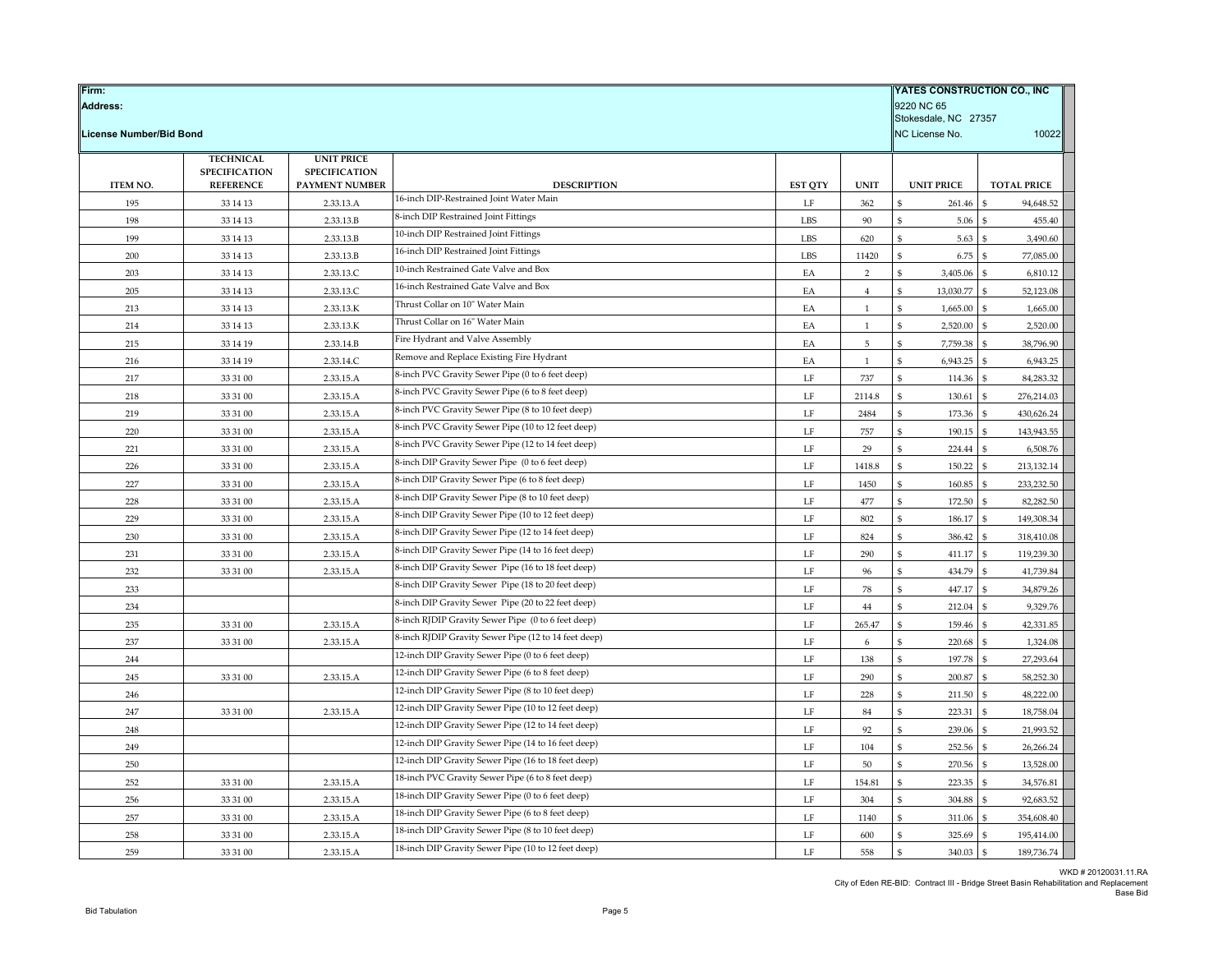| YATES CONSTRUCTION CO., INC<br>Firm:<br>9220 NC 65<br><b>Address:</b><br>Stokesdale, NC 27357<br>License Number/Bid Bond<br>NC License No. |                                          |                                           |                                                                                                                          |                |                |                                                |                                 |
|--------------------------------------------------------------------------------------------------------------------------------------------|------------------------------------------|-------------------------------------------|--------------------------------------------------------------------------------------------------------------------------|----------------|----------------|------------------------------------------------|---------------------------------|
|                                                                                                                                            | <b>TECHNICAL</b><br><b>SPECIFICATION</b> | <b>UNIT PRICE</b><br><b>SPECIFICATION</b> |                                                                                                                          |                |                |                                                |                                 |
| <b>ITEM NO.</b>                                                                                                                            | <b>REFERENCE</b>                         | <b>PAYMENT NUMBER</b>                     | <b>DESCRIPTION</b>                                                                                                       | <b>EST OTY</b> | <b>UNIT</b>    | <b>UNIT PRICE</b>                              | <b>TOTAL PRICE</b>              |
| 266                                                                                                                                        | 33 31 00                                 | 2.33.15.A                                 | 24-inch DIP Gravity Sewer Pipe (0 to 6 feet deep)                                                                        | LF             | 46             | \$<br>396.11                                   | \$<br>18,221.06                 |
| 267                                                                                                                                        | 33 31 00                                 | 2.33.15.A                                 | 24-inch DIP Gravity Sewer Pipe (6 to 8 feet deep)                                                                        | LF             | 26             | \$<br>408.38                                   | $\hat{\mathbf{s}}$<br>10,617.88 |
| 268                                                                                                                                        | 33 31 00                                 | 2.33.15.A                                 | 24-inch DIP Gravity Sewer Pipe (8 to 10 feet deep)                                                                       | LF             | 18             | \$<br>423.68                                   | $\mathbf{\hat{S}}$<br>7,626.24  |
| 269                                                                                                                                        |                                          |                                           | 24-inch DIP Gravity Sewer Pipe (10 to 12 feet deep)                                                                      | LF             | 24             | \$<br>436.05                                   | $\mathbf{\$}$<br>10,465.20      |
| 270                                                                                                                                        |                                          |                                           | 24-inch DIP Gravity Sewer Pipe (12 to 14 feet deep)                                                                      | $\rm LF$       | $44\,$         | \$<br>450.11                                   | ${\mathbb S}$<br>19,804.84      |
| 271                                                                                                                                        |                                          |                                           | 24-inch DIP Gravity Sewer Pipe (14 to 16 feet deep)                                                                      | $\rm LF$       | 6              | \$<br>460.24                                   | $\mathbf{\hat{S}}$<br>2,761.44  |
| 272                                                                                                                                        | 33 31 00                                 | 2.33.15.A                                 | 24-inch RJDIP Gravity Sewer Pipe (0 to 6 feet deep)                                                                      | LF             | 483.42         | \$<br>526.73                                   | $\mathbf{s}$<br>254,631.82      |
| 274                                                                                                                                        | 33 31 00                                 | 2.33.15.A                                 | 24-inch RJDIP Gravity Sewer Pipe (8 to 10 feet deep)                                                                     | LF             | $40\,$         | \$<br>542.48                                   | $\mathbf{s}$<br>21,699.20       |
| 275                                                                                                                                        | 33 31 00                                 | 2.33.15.A                                 | 24-inch RJDIP Gravity Sewer Pipe (10 to 12 feet deep)                                                                    | LF             | 57.3           | \$<br>558.56                                   | 32,005.49                       |
|                                                                                                                                            |                                          |                                           | Gravity Sewer 12-Inch Carrier Pipe 20-inchx0.025-inch Tick Steel Encasement by Open Cut                                  |                |                |                                                |                                 |
| 277                                                                                                                                        | 35 31 00                                 |                                           | Steel Encasement                                                                                                         | LF             | 25             | \$<br>677.00                                   | 16,925.00<br>£.                 |
|                                                                                                                                            |                                          |                                           | Gravity Sewer 8-inch RJDIP Carrier Pipe with 12-inch x 0.250-inch Thick Steel Encasement by                              |                |                |                                                |                                 |
| 279                                                                                                                                        | 37 31 00                                 | 2.33.15.C                                 | Open Cut Steel Encasement<br>Gravity Sewer 8-inch RJDIP Carrier Pipe with 16-inch x 0.375-inch Thick Steel Encasement by | LF             | 140            | \$<br>657.44                                   | 92,041.60<br>$\mathfrak{S}$     |
| 280                                                                                                                                        | 38 31 00                                 |                                           | Open Cut Steel Encasement                                                                                                | LF             | 53             | \$<br>756.66                                   | 40,102.98                       |
|                                                                                                                                            |                                          |                                           | GRAVITY SEWER 8" RJDIP CARRIER PIPE WITH 16-INCHX0.025" THICK STEEL                                                      |                |                |                                                |                                 |
| 283                                                                                                                                        | 41 31 00                                 |                                           | ENCASEMENT BY OPEN CUT METHOD                                                                                            | $\rm LF$       | 50             | \$<br>771.75                                   | 38,587.50<br>£.                 |
|                                                                                                                                            |                                          |                                           | Gravity Sewer 36-inch RJDIP Carrier Pipe with 24-inch x 0.375-inch Thick Steel Encasement by                             |                |                |                                                |                                 |
| 284                                                                                                                                        | 41 31 00                                 |                                           | Open Cut Steel Encasement                                                                                                | LF             | 48.6           | \$<br>1,398.68                                 | 67,975.85                       |
| 287                                                                                                                                        | 33 31 00                                 | 2.33.15.D                                 | Tracer Wire For Gravity Sewer and Service laterals                                                                       | LF             | 2430           | $\mathsf{\$}$<br>1.02                          | \$<br>2,478.60                  |
| 288                                                                                                                                        | 33 31 00                                 | 2.33.15.E                                 | Detectable Warning and Identification Tape                                                                               | LF             | 30411.85       | $\mathsf{\$}$<br>0.30                          | 9,123.56                        |
| 291                                                                                                                                        | 33 31 00                                 | 2.33.15.F                                 | 6-inch Connection/Core/Tap to Manhole                                                                                    | EA             | $\overline{4}$ | \$<br>860.63                                   | 3,442.52                        |
| 292                                                                                                                                        | 33 31 00                                 |                                           | 6-inch Connection/Core/Tap to Manhole                                                                                    | EA             | $\mathbf{1}$   | $\mathsf{\$}$<br>826.88                        | 826.88                          |
| 293                                                                                                                                        | 33 31 00                                 | 2.33.15.F                                 | 8-inch Connection/Core/Tap to Manhole                                                                                    | EA             | 16             | $\mathsf{\$}$<br>1,378.13                      | $\mathbf{s}$<br>22,050.08       |
| 295                                                                                                                                        | 33 31 00                                 | 2.33.15.F                                 | 18-inch Connection/Core/Tap to Manhole                                                                                   | EA             | $\overline{7}$ | \$<br>5,242.50                                 | 36,697.50<br>$\mathfrak{S}$     |
| 296                                                                                                                                        | 33 31 00                                 | 2.33.15.F                                 | 24-inch Connection/Core/Tap to Manhole                                                                                   | EA             | $\overline{7}$ | \$<br>7,200.00                                 | $\mathbf{\$}$<br>50,400.00      |
| 297                                                                                                                                        | 33 31 00                                 | 2.33.15.H                                 | Anti-Seep Collar on 8" Gravity Sewer Main                                                                                | EA             | $\mathbf{1}$   | \$<br>1,350.00                                 | $\mathbf{\$}$<br>1,350.00       |
| 298                                                                                                                                        | 33 31 00                                 | 2.33.15.H                                 | Anti-Seep Collar on 18" Gravity Sewer Main                                                                               | EA             | 1              | \$<br>3,206.25                                 | \$<br>3,206.25                  |
| 299                                                                                                                                        | 33 32 00                                 | 2.33.15.J                                 | 4-inch PVC Sanitary Sewer Lateral (Open Cut)                                                                             | LF             | 1090           | \$<br>105.19                                   | 114,657.10                      |
| 300                                                                                                                                        | 33 32 00                                 | 2.33.15.J                                 | 4-inch DIP Sanitary Sewer Lateral (Open Cut)                                                                             | $\rm LF$       | 691            | \$<br>119.70                                   | $\mathbf{s}$<br>82,712.70       |
| 303                                                                                                                                        | 33 32 00                                 | 2.33.15.K                                 | 4-inch PVC Sanitary Sewer Service Cleanout Assembly                                                                      | EA             | $47\,$         | \$<br>1,011.94                                 | 47,561.18                       |
| 304                                                                                                                                        | 33 32 00                                 | 2.33.15.K                                 | 4-inch DIP Sanitary Sewer Service Cleanout Assembly                                                                      | EA             | 25             | $\mathsf{\$}$<br>1,796.63                      | 44,915.75                       |
| 307                                                                                                                                        | 33 32 00                                 | 2.33.15.M                                 | Sanitary Sewer Main Aerial Crossing (8-inch)                                                                             | LS             | $\mathbf{1}$   | $\mathsf{\$}$<br>58,162.50                     | 58,162.50                       |
|                                                                                                                                            |                                          |                                           |                                                                                                                          |                |                | TOTAL ESTIMATED CONSTRUCTION COSTS - BASE BID: | 19,623,326.30                   |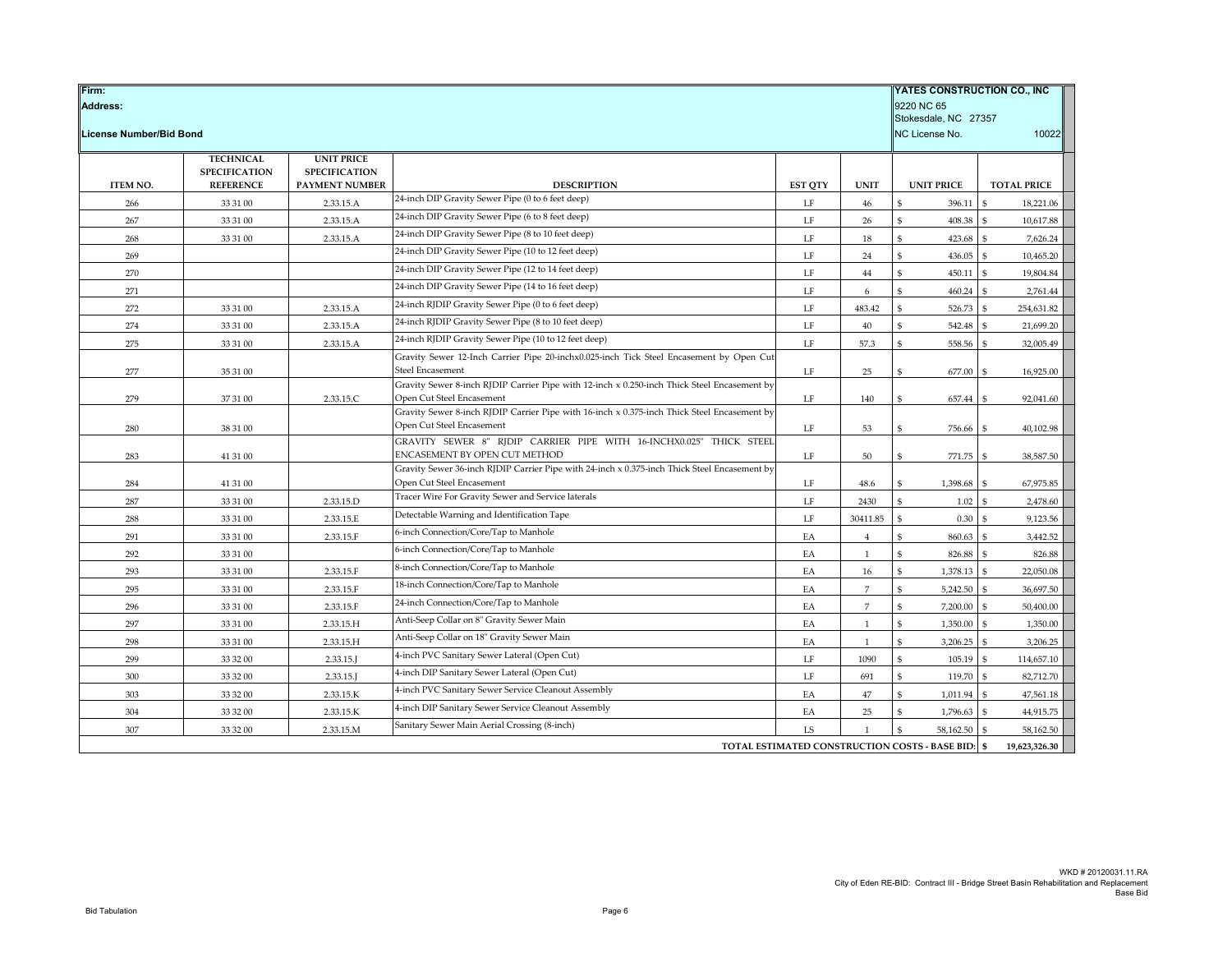**BID TABULATION SHEET** City of Eden

### **PROJECT:** RE-BID Contract III - Bridge Street Basin Rehabilitation and Replacement (Additive No. 1)

| <b>LOCATION:</b> | City Hall, Front Conference Room, 308 E. Stadium Drive, Eden, NC 27288 |
|------------------|------------------------------------------------------------------------|

**DATE:** 2/1/2022 W.K. Dickson & Co., Inc.

|                                                   |                                          |                                           |                                                                                                        |                |             | Raleigh, N.C.                                                 | NC License No F-0374         |
|---------------------------------------------------|------------------------------------------|-------------------------------------------|--------------------------------------------------------------------------------------------------------|----------------|-------------|---------------------------------------------------------------|------------------------------|
| Firm:                                             |                                          |                                           | Please note that items that have been bolded, highlighted and italicized are mathematical corrections. |                |             | YATES CONSTRUCTION CO., INC                                   |                              |
| <b>Address:</b><br><b>License Number/Bid Bond</b> |                                          |                                           |                                                                                                        |                |             | 9220 NC 65<br>Stokesdale, NC 27357<br>NC License No.<br>10022 |                              |
|                                                   | <b>TECHNICAL</b><br><b>SPECIFICATION</b> | <b>UNIT PRICE</b><br><b>SPECIFICATION</b> |                                                                                                        |                |             |                                                               |                              |
| <b>ITEM NO.</b>                                   | <b>REFERENCE</b>                         | <b>PAYMENT NUMBER</b>                     | <b>DESCRIPTION</b>                                                                                     | <b>EST QTY</b> | <b>UNIT</b> | <b>UNIT PRICE</b>                                             | <b>TOTAL PRICE</b>           |
| $\mathbf{1}$                                      | 01 71 13                                 | 2.01.1 A                                  | Mobilization/Demobilization (1.5% of Construction)                                                     | LS             | 1.00        | 102,742.78<br>\$                                              | \$.<br>102,742.78            |
| $\overline{2}$                                    | 01 40 00                                 | 2.01.2.A                                  | Allowance for 3rd Party Testing                                                                        | LS             | 1.00        | 45,000.00                                                     | 45,000.00<br>$\mathfrak{S}$  |
| 3                                                 |                                          |                                           | Allowance for Shed Relocation                                                                          | LS             | 1.00        | ፍ<br>2,700.00                                                 | $\mathbf{s}$<br>2,700.00     |
| $\overline{4}$                                    | 13 51 00                                 | 2.13.1.A                                  | Temporary Bypass Pumping                                                                               | LS             | 1.00        | ፍ<br>217,125.00                                               | \$.<br>217,125.00            |
| 5                                                 |                                          |                                           | Landscaping Micellaneous Restoration                                                                   | LS             | 1.00        | ፍ<br>19,687.50                                                | ፍ<br>19,687.50               |
| 6                                                 | 31 10 00                                 | 2.31.1.A                                  | Clear and Grub (Site Clearing)                                                                         | AC             | 0.50        | ፍ<br>40,162.50                                                | 20,081.25<br>$\mathfrak{S}$  |
| $\overline{7}$                                    | 31 10 00                                 | 2.31.1.B                                  | 8-inch Gravity Sewer Pipe Removal and Disposal                                                         | $\rm LF$       | 405.40      | \$<br>37.58                                                   | \$<br>15,234.93              |
| 9                                                 | 31 10 00                                 | 2.31.1.B                                  | 18-inch Gravity Sewer Pipe Removal and Disposal                                                        | LF             | 79.90       | $\mathfrak{s}$<br>45.34                                       | 3,622.67<br>$\mathfrak{S}$   |
| 11                                                | 31 10 00                                 | 2.31.1.C                                  | 4' DIA Manhole Removal and Disposal (Standard) (0 to 6 feet deep)                                      | EA             | 3.00        | \$<br>1,816.88                                                | \$.<br>5,450.64              |
| 12                                                | 31 10 00                                 | 2.31.1.C                                  | 4' DIA Manhole Removal and Disposal (Standard) (6 to 8 feet deep)                                      | EA             | 2.00        | \$<br>2,767.50                                                | 5,535.00<br>£.               |
| 13                                                | 31 10 00                                 | 2.31.1.C                                  | 4' DIA Manhole Removal and Disposal (Standard) (8 to 10 feet deep)                                     | EA             | 1.00        | 3,273.75                                                      | \$<br>3,273.75               |
| 14                                                | 31 10 00                                 | 2.31.1.C                                  | 4' DIA Manhole Removal and Disposal (Standard) (10 to 12 feet deep)                                    | EA             | 1.00        | ፍ<br>4,381.88                                                 | 4,381.88<br>\$.              |
| 22                                                | 31 10 00                                 | 2.31.1.D                                  | Cleanout Assembly Removal and Disposal                                                                 | EA             | 6.00        | ፍ<br>388.13                                                   | 2.328.78<br>\$.              |
| 23                                                | 31 10 00                                 | 2.31.1.E                                  | 4' DIA Manhole Abandonment (0 to 6 feet deep)                                                          | EA             | 2.00        | 2,868.75                                                      | 5,737.50<br>$\mathfrak{S}$   |
| 26                                                | 32 10 00                                 | 2.31.1.E                                  | 4' DIA Manhole Abandonment (20 to 22 feet deep)                                                        | EA             | 1.00        | 3,346.88                                                      | 3,346.88<br>£.               |
| 29                                                | 31 10 00                                 | 2.31.1.G                                  | 6-inch Utility Pipe Abandonment/Pressure Grouting/Grout Fill                                           | LF             | 90.00       | \$<br>31.61                                                   | 2,844.90<br>\$.              |
| 30                                                | 31 10 00                                 | 2.31.1.G                                  | 8-inch Utility Pipe Abandonment/Pressure Grouting/Grout Fill                                           | LF             | 676.90      | \$<br>39.38                                                   | \$<br>26,656.32              |
| 34                                                | 31 10 00                                 | 2.31.1.G                                  | 18-inch Utility Pipe Abandonment/Pressure Grouting/Grout Fill                                          | LF             | 564.35      | 78.58<br>\$                                                   | 44,346.62                    |
| 35                                                | 31 10 00                                 | 2.31.1.H                                  | Storm Drain Removal and Replacement of Exist. 12-inch                                                  | LF             | 24.00       | \$<br>105.47                                                  | 2,531.28                     |
| 38                                                | 31 10 00                                 | 2.31.1.H                                  | Storm Drain Removal and Replacement of Exist. 24-inch                                                  | LF             | 168.00      | 192.09<br>\$                                                  | 32,271.12                    |
| 40                                                | 31 10 00                                 | 2.31.1.I                                  | Storm Drainage Structure Removal and Replacement (0-6 feet Deep)                                       | EA             | 3.00        | 7,312.50<br>ፍ                                                 | 21,937.50<br>\$.             |
| 42                                                | N/A                                      | 2.31.1.K                                  | Temporary Barrier Fence                                                                                | $\rm LF$       | 520.00      | ፍ<br>7.03                                                     | $\mathfrak{S}$<br>3,655.60   |
| 44                                                | 32 10 00                                 | 2.31.1.P                                  | 8" Aerial Pipe Crossing Removal and Disposal                                                           | LF             | 74.60       | \$<br>135.00                                                  | 10.071.00                    |
| 47                                                | 31 10 00                                 | 2.31.1.Q                                  | 6-inch Water Main Removal and Disposal                                                                 | LF             | 79.80       | 29.81<br>$\mathfrak{S}$                                       | 2,378.84                     |
| 57                                                | 31 23 16                                 | 2.31.2.A                                  | Select Backfill                                                                                        | <b>CY</b>      | 1822.00     | $\mathfrak{S}$<br>42.75                                       | 77,890.50<br>£.              |
| 58                                                | 31 23 16                                 | 2.31.2.B                                  | Undercut Excavation and Stabilization Stone                                                            | <b>CY</b>      | 73.00       | \$<br>84.35                                                   | $\mathfrak{S}$<br>6,157.55   |
| 59                                                | 31 23 18                                 | 2.31.3.A                                  | Rock Excavation and Removal by Mechanical Disintegration                                               | ${\rm CY}$     | 365.00      | \$<br>265.50                                                  | 96,907.50                    |
| 60                                                | 31 23 18                                 | 2.31.3.A                                  | Rock Excavation and Removal by Blasting                                                                | <b>CY</b>      | 735.00      | $\mathfrak{S}$<br>173.25                                      | 127,338.75<br>$\mathfrak{S}$ |
| 66                                                | 31 25 13                                 | 2.31.4.A                                  | Silt Fence                                                                                             | LF             | 2098.00     | \$<br>6.47                                                    | 13,574.06<br>ፍ               |
| 67                                                | 31 25 13                                 | 2.31.4.B                                  | Temporary Construction Entrance (Minimum Dimensions of 12 'x 50')                                      | EA             | 5.00        | 2,500.00                                                      | 12,500.00<br>£.              |
| 68                                                | 31 25 13                                 | 2.31.4.C                                  | <b>Tree Protection Fence</b>                                                                           | LF             | 215.00      | 5.00                                                          | 1,075.00                     |
| 72                                                | 31 25 13                                 | 2.31.4.E                                  | Class II Rip Rap W/Filter Fabric                                                                       | SY             | 207.00      | $\mathbb{S}$<br>130.48                                        | $\mathbf{s}$<br>27,009.36    |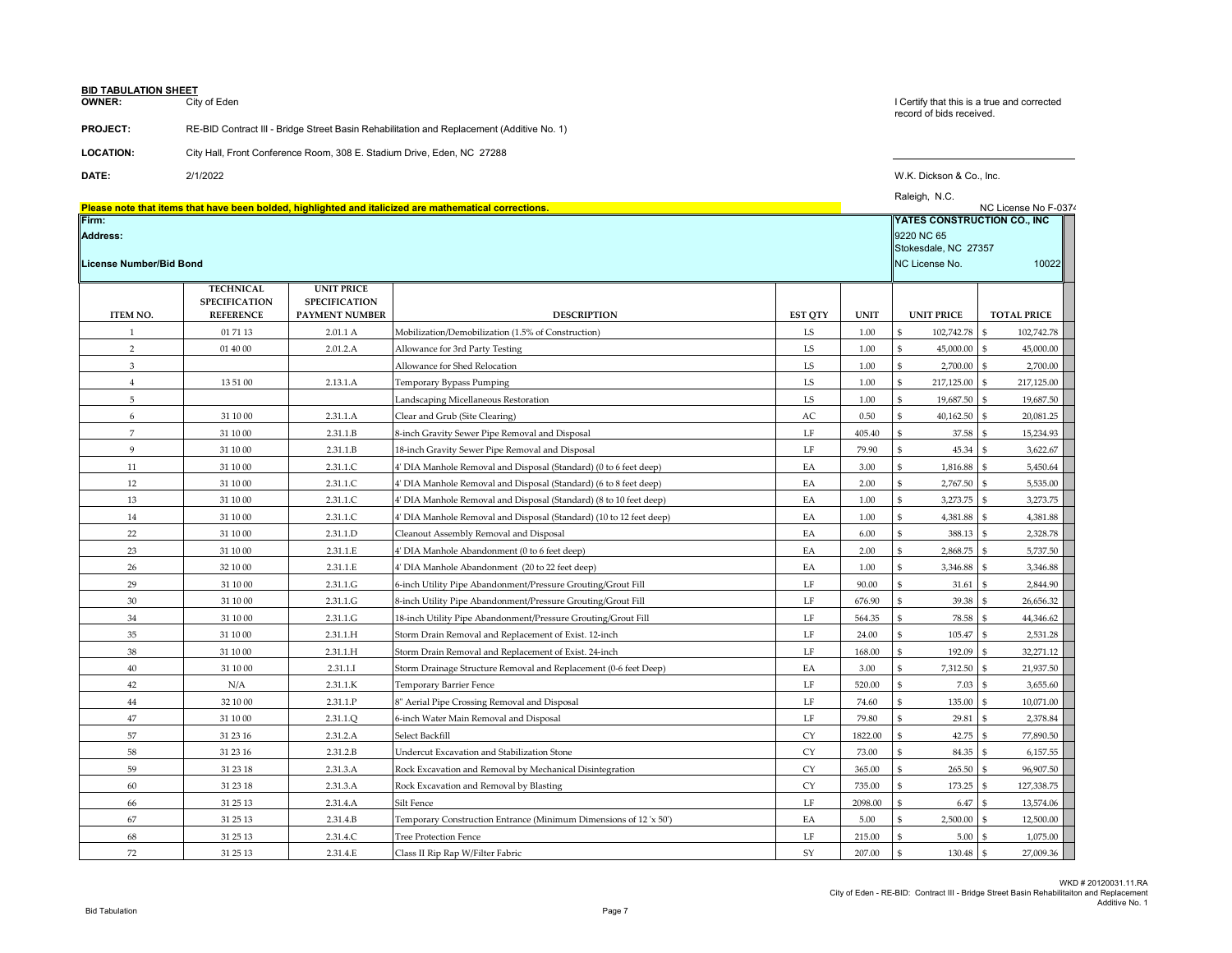| Firm:<br><b>Address:</b> |                      | YATES CONSTRUCTION CO., INC<br>9220 NC 65<br>Stokesdale, NC 27357 |                                                                                           |                |             |                   |                                |
|--------------------------|----------------------|-------------------------------------------------------------------|-------------------------------------------------------------------------------------------|----------------|-------------|-------------------|--------------------------------|
| License Number/Bid Bond  |                      |                                                                   |                                                                                           |                |             | NC License No.    | 10022                          |
|                          | <b>TECHNICAL</b>     | <b>UNIT PRICE</b>                                                 |                                                                                           |                |             |                   |                                |
|                          | <b>SPECIFICATION</b> | <b>SPECIFICATION</b>                                              |                                                                                           |                |             |                   |                                |
| ITEM NO.                 | <b>REFERENCE</b>     | PAYMENT NUMBER                                                    | <b>DESCRIPTION</b>                                                                        | <b>EST QTY</b> | <b>UNIT</b> | <b>UNIT PRICE</b> | <b>TOTAL PRICE</b>             |
| 73                       | 31 25 13             | 2.31.4.F                                                          | Temporary Stone (Rock Silt) Check Dam                                                     | EA             | 2.00        | 1,500.00<br>\$    | 3,000.00<br>\$                 |
| $74\,$                   | 31 25 13             | 2.31.4.G                                                          | Temporary Stone Inlet Protection                                                          | EA             | 2.00        | 525.00            | 1,050.00                       |
| 75                       | 31 25 13             | 2.31.4.G                                                          | <b>Temporary Stone Outlet Protection</b>                                                  | EA             | 19.00       | \$<br>525.00      | 9,975.00                       |
| 76                       | 31 25 13             | 2.31.4.I                                                          | Temporary Inlet Protection of Drainage Structure                                          | EA             | 2.00        | \$<br>525.00      | 1,050.00                       |
| 77                       | 31 25 13             | 2.31.4                                                            | Erosion Control (Jute) Matting                                                            | SY             | 108.70      | 5.06<br>\$        | 550.02                         |
| ${\bf 78}$               | 31 25 13             | 2.31.4.K                                                          | Straw Mulch W/Netting                                                                     | ${\rm SY}$     | 8110.70     | \$<br>2.14        | 17,356.90<br>\$                |
| 81                       | 31 25 13             | 2.31.4.N                                                          | Coffer Dam and Pump Around (Creek Crossing)                                               | EA             | 1.00        | 51,187.50<br>\$   | 51,187.50<br>\$                |
|                          |                      |                                                                   | Course Aggregate Type ABC (Including Gravel Driveway, Road, and Path Removal and          |                |             |                   |                                |
| 83                       | 32 11 23             | 2.32.1.A                                                          | Replacement)                                                                              | ${\rm SY}$     | 1454.50     | 58.50<br>\$       | 85,088.25<br>\$                |
| 85                       | 32 12 16             | 2.32.2.B                                                          | Asphalt Pavement Removal and Replace (City Streets)                                       | SY             | 254.00      | 122.68<br>\$      | 31,160.72                      |
| $87\,$                   | 32 12 16             | 2.32.2.C                                                          | Asphalt Driveway Removal and Replacement                                                  | ${\rm SY}$     | 445.80      | 123.19            | 54,918.10                      |
| 88                       | 32 12 16             | 2.32.2.D                                                          | Asphalt Milling and Overlay per Detail on Sheet D4                                        | ${\rm SY}$     | 810.50      | \$<br>66.70       | 54.060.35                      |
| 89                       | 32 12 16             | 2.32.2.F                                                          | Thermoplastic Pavement Markings                                                           | LS             | 1.00        | 4,500.00          | 4,500.00                       |
| 92                       | 32 13 13             | 2.32.3.A                                                          | Concrete Flatwork Removal and Replacement                                                 | ${\rm SY}$     | 15.70       | 98.16             | 1,541.11                       |
| 93                       | 32 13 13             | 2.32.3.A                                                          | Concrete Driveway Removal and Replacement                                                 | SY             | 141.80      | \$<br>120.66      | 17,109.59                      |
| 94                       | 32 13 13             | 2.32.3.B                                                          | Removal and Replacement of Concrete Curb and Gutter                                       | LF             | 18.00       | 99.29<br>\$       | 1,787.22                       |
| 96                       | 32 92 23             | 2.32.4.A                                                          | Cleanup and Sod (Fescue)                                                                  | SY             | 398.90      | \$<br>9.56        | 3,813.48<br>\$                 |
| 97                       | 32 92 19             | 2.32.5.A                                                          | Cleanup and Seeding (Permanent)                                                           | ${\rm SY}$     | 7210.70     | \$<br>3.50        | 25,237.45                      |
| 100                      | 34 01 30             | 2.33.1.A                                                          | 18-inch Cured-In-Place Pipe Liner                                                         | $\rm LF$       | 877.85      | 100.13<br>ፍ       | 87,899.12                      |
| 104                      | 33 01 30.11          | 2.33.4.A                                                          | 18-inch CCTV Sewer Inspection                                                             | LF             | 877.85      | 6.00<br>\$        | 5,267.10                       |
| 115                      | 33 01 37             | 2.33.8.A                                                          | Replacing Manhole Frames and Covers - Unpaved Areas                                       | EA             | 7.00        | \$<br>945.00      | $\mathbf{\hat{S}}$<br>6,615.00 |
| 117                      | 33 01 37             | 2.33.8.C                                                          | Existing Brick Manhole Rehabilitation (4' DIA)                                            | VF             | 59.00       | \$<br>461.25      | 27,213.75<br>\$                |
| 119                      | 33 01 37             | 2.33.8.F                                                          | Manhole Vents (Existing Precast or Brick Manholes) (Less than 6 feet)                     | EA             | 1.00        | 2,576.25          | 2,576.25                       |
| 120                      | 34 01 37             | 2.33.8.F                                                          | Galvanized Steel Vent                                                                     | EA             | 2.00        | ፍ<br>3,262.50     | 6,525.00<br>\$                 |
| 121                      | 33 01 37             | 2.33.8.G                                                          | Additional Manhole Vent Piping for Existing Manhole (Beyond 6 feet)                       | VF             | 12.00       | 348.75            | 4,185.00                       |
| 124                      | 33 01 37             | 2.33.8.M                                                          | 4' DIA Manhole Cleaning and Patching                                                      | EA             | 1.00        | \$<br>5,175.00    | 5,175.00<br>\$                 |
| 125                      | 33 05 13.16          | 2.33.9.A                                                          | 4' DIA Standard Manhole w/Standard Frame and Standard Cover (0 to 6 ft deep)              | EA             | 1.00        | 6,482.25<br>\$    | \$<br>6,482.25                 |
| 128                      | 33 05 13.16          | 2.33.9.A                                                          | 4' DIA Standard Manhole w/Standard Frame and Standard Cover (10 to 12 ft deep)            | EA             | 1.00        | 11,568.27         | 11,568.27                      |
| 129                      | 33 05 13.16          | 2.33.9.A                                                          | 4' DIA Standard Manhole w/Standard Frame and Standard Cover (12 to 14 ft deep)            | EA             | 1.00        | 16,169.40<br>ፍ    | 16,169.40<br>\$                |
| 135                      | 33 05 13.16          | 2.33.9.A                                                          | 4' DIA Standard Manhole w/Standard Frame and Solid Cover (12 to 14 feet deep)             | EA             | 1.00        | \$<br>16,169.40   | 16,169.40                      |
| 137                      | 33 05 13.16          | 2.33.9.A                                                          | 4' DIA Standard Manhole w/Standard Frame and Solid Cover (16 to 18 feet deep)             | EA             | 1.00        | 22,305.92         | 22,305.92                      |
| 138                      | 33 05 13.16          | 2.33.9.A                                                          | 4' DIA Standard Manhole w/Watertight Frame and Bolted Cover (0 to 6 feet deep)            | EA             | 1.00        | \$<br>6,512.01    | 6,512.01                       |
| 139                      | 33 05 13.16          | 2.33.9.A                                                          | 4' DIA Standard Manhole w/Watertight Frame and Bolted Cover (6 to 8 feet deep)            | EA             | 2.00        | 7,399.04          | 14,798.08                      |
| 140                      | 33 05 13.16          | 2.33.9.A                                                          | 4' DIA Standard Manhole w/Watertight Frame and Bolted Cover (8 to 10 feet deep)           | EA             | 1.00        | 9,477.72          | 9,477.72                       |
| 145                      | 33 05 13.16          | 2.33.9.A                                                          | 4' DIA Flat Top Manhole, w/Watertight Frame and Bolted Cover (0 to 6 feet deep)           | EA             | 2.00        | 11,194.36<br>ፍ    | 22,388.72<br>\$                |
| 146                      | 33 05 13.16          | 2.33.9.A                                                          | 4' DIA Flat Top Manhole, w/Watertight Frame and Bolted Cover (6 to 8 feet deep)           | EA             | 2.00        | 9,183.26<br>ፍ     | 18,366.52<br>\$                |
|                          |                      |                                                                   | 5' DIA Standard Manhole w/Standard Frame and Standard Cover w/4" Inside Drop (12 to 14 ft |                |             |                   |                                |
| 153                      | 33 05 13.16          | 2.33.9.A                                                          | deep)                                                                                     | EA             | 1.00        | 17,299.80         | \$<br>17,299.80                |
| 155                      | 33 05 13.16          | 2.33.9.A                                                          | 5' DIA Standard Manhole w/Watertight Frame and Bolted Cover (18 to 20 feet deep)          | EA             | 1.00        | 21,673.13         | 21,673.13                      |
| 157                      | 33 05 13.16          | 2.33.9.A                                                          | 5' DIA Flat Top Manhole, w/Watertight Frame and Bolted Cover (6 to 8 feet deep)           | EA             | 2.00        | 9,198.73<br>\$    | 18,397.46<br>\$                |
| 158                      | 33 05 13.16          | 2.33.9.A                                                          | 5' DIA Flat Top Manhole, w/Watertight Frame and Bolted Cover (8 to 10 feet deep)          | EA             | 2.00        | \$<br>12,686.23   | 25,372.46<br>$\mathbb{S}$      |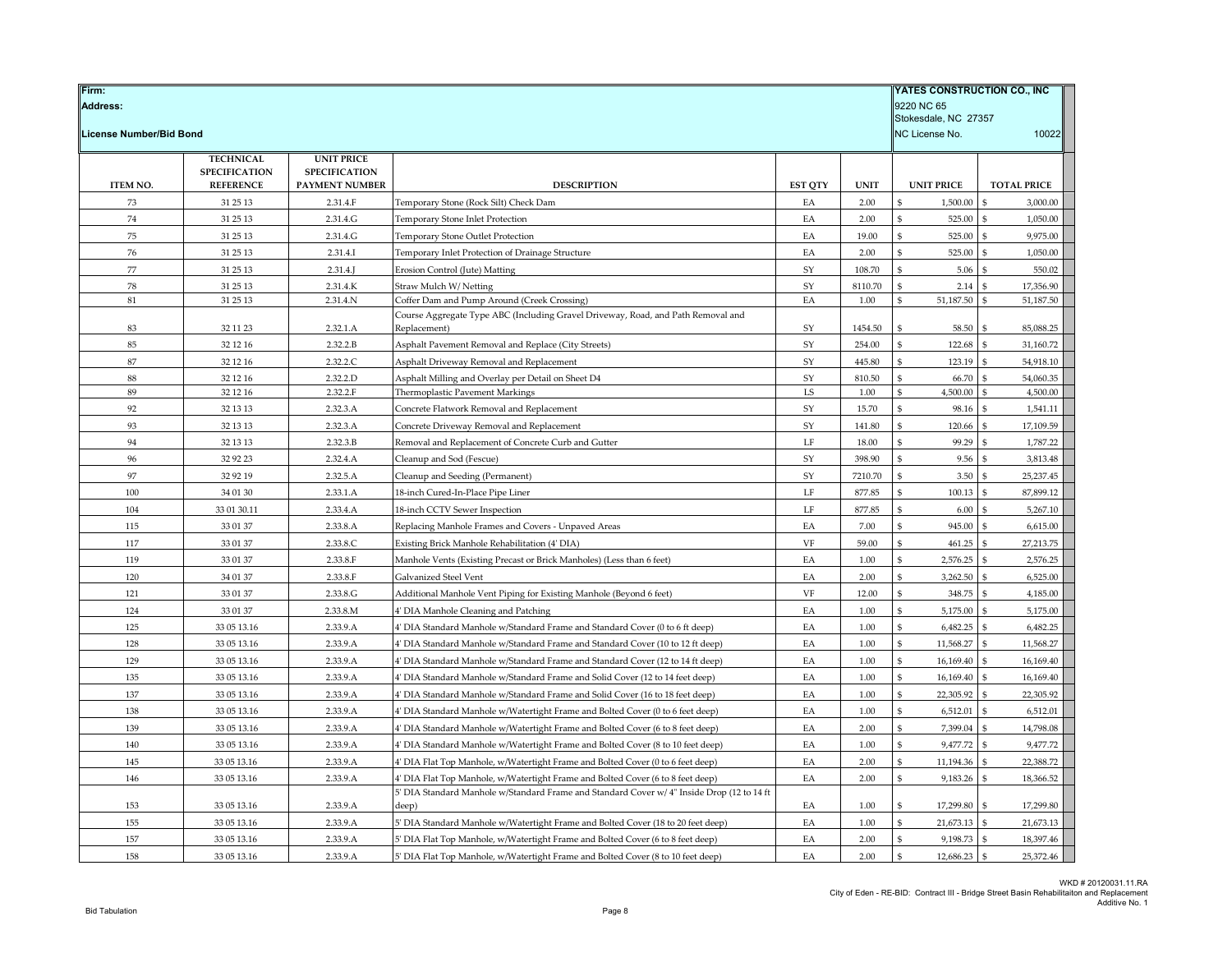| Firm:                   |                      |                        |                                                                                                        |                |                | YATES CONSTRUCTION CO., INC |                                        |
|-------------------------|----------------------|------------------------|--------------------------------------------------------------------------------------------------------|----------------|----------------|-----------------------------|----------------------------------------|
| <b>Address:</b>         |                      |                        |                                                                                                        |                |                | 9220 NC 65                  |                                        |
|                         |                      |                        |                                                                                                        |                |                | Stokesdale, NC 27357        |                                        |
| License Number/Bid Bond |                      |                        |                                                                                                        |                |                | NC License No.              | 10022                                  |
|                         | <b>TECHNICAL</b>     | <b>UNIT PRICE</b>      |                                                                                                        |                |                |                             |                                        |
|                         | <b>SPECIFICATION</b> | <b>SPECIFICATION</b>   |                                                                                                        |                |                |                             |                                        |
| <b>ITEM NO.</b>         | <b>REFERENCE</b>     | PAYMENT NUMBER         | <b>DESCRIPTION</b>                                                                                     | <b>EST OTY</b> | <b>UNIT</b>    | <b>UNIT PRICE</b>           | <b>TOTAL PRICE</b>                     |
| 159                     | 33 05 13.16          | 2.33.9.A               | 5' DIA Flat Top Manhole, w/Watertight Frame and Bolted Cover (10 to 12 feet deep)                      | EA             | 1.00           | 16,460.70                   | 16,460.70<br>\$<br>ፍ                   |
| 160                     | 33 05 13.16          | 2.33.9.A               | 5' DIA Flat Top Manhole, w/Watertight Frame and Bolted Cover (12 to 14 feet deep)                      | EA             | 2.00           | 17,299.80                   | 34,599.60                              |
| 170                     | 33 05 13.16          | 2.33.9.F               | Additional New Manhole Vent Piping (Beyond Vent Height of 6-feet)                                      | VF             | 50.65          | 348.75                      | 17,664.19                              |
| 172                     |                      |                        | <b>Inside Drop Connection</b>                                                                          | EA             | 1.00           | 4,218.75                    | 4,218.75<br>\$                         |
| 175                     | 33 05 23             | 2.33.10.A              | Trenchless Installation of 36-inch Steel Encasement Pipe                                               | LF             | 155.20         | 2,613.38<br>\$              | 405,596.58<br>\$                       |
| 176                     | 33 12 13             | 2.33.11.A              | 1-inch Meter Reconnection                                                                              | EA             | 3.00           | 826.88                      | 2.480.64<br>$\mathfrak{S}$<br>\$.      |
| 178                     | 33 12 13             | 2.33.11.C              | 1-inch Water Service Tap on 6-inch Water Main                                                          | EA             | 3.00           | 2,103.75                    | 6,311.25                               |
| 182                     | 33 12 13             | 2.33.11.D              | 1-inch Water Service Lateral (Open Cut)                                                                | LF             | 40.00          | 33.13<br>4,387.50           | 1,325.20<br>4,387.50<br>\$             |
| 184                     | 33 12 14             | 2.33.12.A              | 4-inch Lateral Connection Liner                                                                        | EA             | 1.00           | 85.33                       |                                        |
| 185<br>188              | 33 14 13<br>33 14 13 | 2.33.13.A<br>2.33.13.A | 6-inch DIP Water Main                                                                                  | LF<br>LF       | 40.00<br>43.00 | 117.44<br>\$                | 3,413.20<br>5.049.92<br>$\mathfrak{S}$ |
|                         |                      |                        | 6-inch DIP-Restrained Joint Water Main                                                                 |                |                | 735.96                      | \$.                                    |
| 191<br>192              | 33 14 13             | 2.33.13.B              | 6-inch MJ XMJ FULL BODY DI SLEEVE WITH RESTRAINING GLANDS                                              | EA<br>LBS      | 2.00<br>730.00 | 5.63                        | 1,471.92<br>4,109.90                   |
| 212                     | 33 31 00             | 2.33.15.A              | 6-inch DIP Restrained Joint Fittings<br>8-inch PVC Gravity Sewer Pipe (0 to 6 feet deep)               | $\rm LF$       | 174.00         | 114.92                      | $\mathbf{s}$<br>19,996.08              |
| 213                     |                      |                        |                                                                                                        | LF             | 214.00         | 121.11                      | 25,917.54<br>\$                        |
| 214                     | 33 31 00<br>33 31 00 | 2.33.15.A<br>2.33.15.A | 8-inch PVC Gravity Sewer Pipe (6 to 8 feet deep)                                                       | LF             | 58.00          | 141.55<br>\$                | 8,209.90<br>$\mathfrak{S}$             |
| 215                     | 33 31 00             | 2.33.15.A              | 8-inch PVC Gravity Sewer Pipe (8 to 10 feet deep)                                                      | $\rm LF$       | 34.00          | 156.96                      | \$<br>5,336.64                         |
| 221                     | 33 31 00             | 2.33.15.A              | 8-inch PVC Gravity Sewer Pipe (10 to 12 feet deep)<br>8-inch DIP Gravity Sewer Pipe (0 to 6 feet deep) | LF             | 512.60         | 149.01                      | 76,382.53                              |
| 222                     | 33 31 00             | 2.33.15.A              | 8-inch DIP Gravity Sewer Pipe (6 to 8 feet deep)                                                       | $\rm LF$       | 289.00         | 160.85                      | 46,485.65<br>$\mathbf{\hat{s}}$        |
| 223                     | 33 31 00             | 2.33.15.A              | 8-inch DIP Gravity Sewer Pipe (8 to 10 feet deep)                                                      | LF             | 87.00          | 171.37                      | 14,909.19<br>\$                        |
| 224                     | 33 31 00             | 2.33.15.A              | 8-inch DIP Gravity Sewer Pipe (10 to 12 feet deep)                                                     | LF             | 83.00          | 185.60<br>\$                | 15,404.80<br>$\mathfrak{S}$            |
| 225                     | 33 31 00             | 2.33.15.A              | 8-inch DIP Gravity Sewer Pipe (12 to 14 feet deep)                                                     | $\rm LF$       | 10.00          | 212.04                      | \$<br>2,120.40                         |
| 226                     | 33 31 00             | 2.33.15.A              | 8-inch DIP Gravity Sewer Pipe (14 to 16 feet deep)                                                     | LF             | 45.00          | 212.04                      | 9,541.80                               |
| 227                     | 33 31 00             | 2.33.15.A              | 8-inch DIP Gravity Sewer Pipe (16 to 18 feet deep)                                                     | $\rm LF$       | 18.00          | 212.04                      | ፍ<br>3,816.72                          |
| 230                     | 33 31 00             | 2.33.15.A              | 8-inch RJDIP Gravity Sewer Pipe (0 to 6 feet deep)                                                     | LF             | 89.60          | 169.27                      | -S<br>15,166.59                        |
| 233                     | 33 31 00             | 2.33.15.A              | 18-inch RJDIP Gravity Sewer Pipe (12 to 14 feet deep)                                                  | LF             | 30.00          | 461.77<br>\$                | 13,853.10<br>$\mathfrak{S}$            |
| 234                     |                      |                        | 18-inch RJDIP Gravity Sewer Pipe (14 to 16 feet deep)                                                  | LF             | 6.00           | 483.14                      | 2,898.84<br>\$                         |
| 235                     |                      |                        | 18-inch RJDIP Gravity Sewer Pipe (16 to 18 feet deep)                                                  | LF             | 7.00           | 594.52                      | 4,161.64                               |
| 236                     | 33 31 00             | 2.33.15.A              | 18-inch RJDIP Gravity Sewer Pipe (18 to 20 feet deep)                                                  | $\rm LF$       | 47.00          | 752.63                      | 35,373.61<br>\$                        |
| 237                     |                      |                        | 18-inch RJDIP Gravity Sewer Pipe (20 to 22 feet deep)                                                  | LF             | 32.00          | 775.97                      | $\mathbf{s}$<br>24,831.04              |
| 238                     |                      |                        | 18-inch RJDIP Gravity Sewer Pipe (22 to 24 feet deep)                                                  | $\rm LF$       | 54.00          | 806.34<br>\$                | 43,542.36<br>$\mathfrak{S}$            |
| 247                     | 33 31 00             | 2.33.15.A              | 18-inch PVC Gravity Sewer Pipe (6 to 8 feet deep)                                                      | LF             | 12.00          | 275.66                      | 3,307.92                               |
| 248                     | 33 31 00             | 2.33.15.A              | 18-inch PVC Gravity Sewer Pipe (8 to 10 feet deep)                                                     | LF             | 179.00         | 296.16                      | 53,012.64                              |
| 249                     | 33 31 00             | 2.33.15.A              | 18-inch PVC Gravity Sewer Pipe (10 to 12 feet deep)                                                    | $\rm LF$       | 68.00          | 326.33                      | 22,190.44<br>\$                        |
| 250                     | 33 31 00             | 2.33.15.A              | 18-inch PVC Gravity Sewer Pipe (12 to 14 feet deep)                                                    | LF             | 15.00          | 355.02                      | $\mathbf{s}$<br>5,325.30               |
| 251                     | 33 31 00             | 2.33.15.A              | 18-inch DIP Gravity Sewer Pipe (0 to 6 feet deep)                                                      | $\rm LF$       | 649.00         | 310.78<br>\$                | $\mathbf{s}$<br>201,696.22             |
| 252                     | 33 31 00             | 2.33.15.A              | 18-inch DIP Gravity Sewer Pipe (6 to 8 feet deep)                                                      | LF             | 305.00         | 349.59                      | 106,624.95<br>£,                       |
| 253                     | 33 31 00             | 2.33.15.A              | 18-inch DIP Gravity Sewer Pipe (8 to 10 feet deep)                                                     | LF             | 105.00         | 399.09                      | 41,904.45                              |
| 254                     | 33 31 00             | 2.33.15.A              | 18-inch DIP Gravity Sewer Pipe (10 to 12 feet deep)                                                    | $\rm LF$       | 158.00         | 419.91                      | 66,345.78                              |
| 255                     |                      |                        | 18-inch DIP Gravity Sewer Pipe (12 to 14 feet deep)                                                    | LF             | 72.00          | \$<br>419.91                | 30,233.52<br>$\mathbf{s}$              |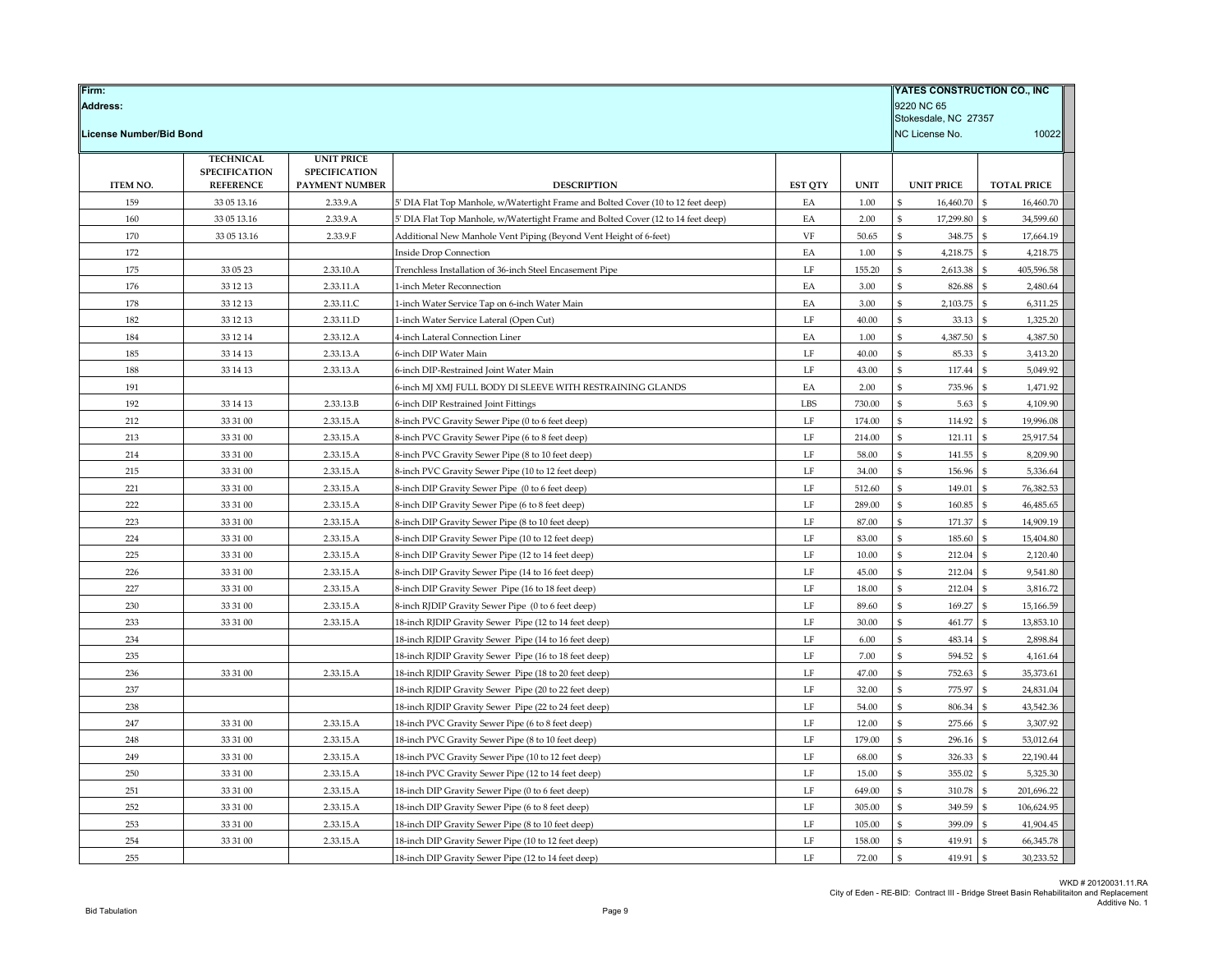| Firm:<br>Address: | YATES CONSTRUCTION CO., INC.<br>9220 NC 65<br>Stokesdale, NC 27357 |                                                                    |                                                                                                                          |                |             |                     |                     |
|-------------------|--------------------------------------------------------------------|--------------------------------------------------------------------|--------------------------------------------------------------------------------------------------------------------------|----------------|-------------|---------------------|---------------------|
|                   | NC License No.<br>License Number/Bid Bond                          |                                                                    |                                                                                                                          |                |             |                     | 10022               |
| <b>ITEM NO.</b>   | <b>TECHNICAL</b><br><b>SPECIFICATION</b><br><b>REFERENCE</b>       | <b>UNIT PRICE</b><br><b>SPECIFICATION</b><br><b>PAYMENT NUMBER</b> | <b>DESCRIPTION</b>                                                                                                       | <b>EST QTY</b> | <b>UNIT</b> | <b>UNIT PRICE</b>   | <b>TOTAL PRICE</b>  |
| 256               | 33 31 00                                                           | 2.33.15.A                                                          | 18-inch DIP Gravity Sewer Pipe (14 to 16 feet deep)                                                                      | LF             | 34.00       | \$<br>468.84        | $.$ \$<br>15,940.56 |
| 257               | 33 31 00                                                           | 2.33.15.A                                                          | 18-inch DIP Gravity Sewer Pipe (16 to 18 feet deep)                                                                      | LF             | 37.00       | \$<br>523.13 \$     | 19,355.81           |
| 258               | 33 31 00                                                           | 2.33.15.A                                                          | 18-inch DIP Gravity Sewer Pipe (18 to 20 feet deep)                                                                      | LF             | 55.00       | \$<br>606.66        | \$<br>33,366.30     |
| 259               |                                                                    |                                                                    | 18-inch DIP Gravity Sewer Pipe (20 to 22 feet deep)                                                                      | LF             | 32.00       | 682.03<br>\$        | 21,824.96           |
| 260               |                                                                    |                                                                    | 18-inch DIP Gravity Sewer Pipe (22 to 24 feet deep)                                                                      | LF             | 54.00       | \$<br>715.78 \$     | 38,652.12           |
| 275               | 38 31 00                                                           |                                                                    | Gravity Sewer 8-inch RJDIP Carrier Pipe with 16-inch x 0.375-inch Thick Steel Encasement by<br>Open Cut Steel Encasement | $\rm LF$       | 53.00       | \$<br>756.66 \$     | 40,102.98           |
| 280               | 41 31 00                                                           |                                                                    | 12'x10' Bore and Jack Receiving Pit                                                                                      | EA             | 1.00        | $3,127.50$ \$<br>\$ | 3,127.50            |
| 282               | 33 31 00                                                           | 2.33.15.D                                                          | Tracer Wire For Gravity Sewer and Service laterals                                                                       | LF             | 3718.00     | 1.02<br>\$          | 3,792.36<br>-S      |
| 283               | 33 31 00                                                           | 2.33.15.E                                                          | Detectable Warning and Identification Tape                                                                               | LF             | 3754.20     | \$<br>$0.30-5$      | 1,126.26            |
| 284               | 33 31 00                                                           | 2.33.15.F                                                          | 2-inch Connection/Core/Tap to Manhole                                                                                    | EA             | 35.00       | \$<br>585.00 \$     | 20,475.00           |
| 285               | 33 31 00                                                           | 2.33.15.F                                                          | 4-inch Connection/Core/Tap to Manhole                                                                                    | EA             | 24.00       | \$<br>793.13 \$     | 19,035.12           |
| 288               | 33 31 00                                                           | 2.33.15.F                                                          | 8-inch Connection/Core/Tap to Manhole                                                                                    | EA             | 1.00        | 1,383.75 \$<br>\$   | 1,383.75            |
| 292               | 33 31 00                                                           | 2.33.15.H                                                          | Anti-Seep Collar on 8" Gravity Sewer Main                                                                                | EA             | 1.00        | \$<br>1,350.00 \$   | 1,350.00            |
| 294               | 33 32 00                                                           | 2.33.15.                                                           | 4-inch PVC Sanitary Sewer Lateral (Open Cut)                                                                             | LF             | 165.00      | 108.17 \$<br>\$     | 17,848.05           |
| 295               | 33 32 00                                                           | 2.33.15.1                                                          | 4-inch DIP Sanitary Sewer Lateral (Open Cut)                                                                             | LF             | 24.00       | \$<br>119.70 \$     | 2,872.80            |
| 298               | 33 32 00                                                           | 2.33.15.K                                                          | 4-inch PVC Sanitary Sewer Service Cleanout Assembly                                                                      | EA             | 5.00        | \$<br>$1,014.75$ \$ | 5,073.75            |
| 301               | 33 32 00                                                           | 2.33.15.M                                                          | Sanitary Sewer Lateral Aerial Crossing (4-inch)                                                                          | <b>LS</b>      | 1.00        | 19,234.13 \$<br>\$  | 19,234.13           |
| 302               | 33 32 00                                                           | 2.33.15.M                                                          | Sanitary Sewer Main Aerial Crossing (8-inch)                                                                             | <b>LS</b>      | 1.00        | 59,512.50 \$<br>\$  | 59,512.50           |
|                   |                                                                    |                                                                    | TOTAL ESTIMATED CONSTRUCTION COSTS - ADDITIVE NO. 1: \$                                                                  |                |             |                     | 3,430,970.46        |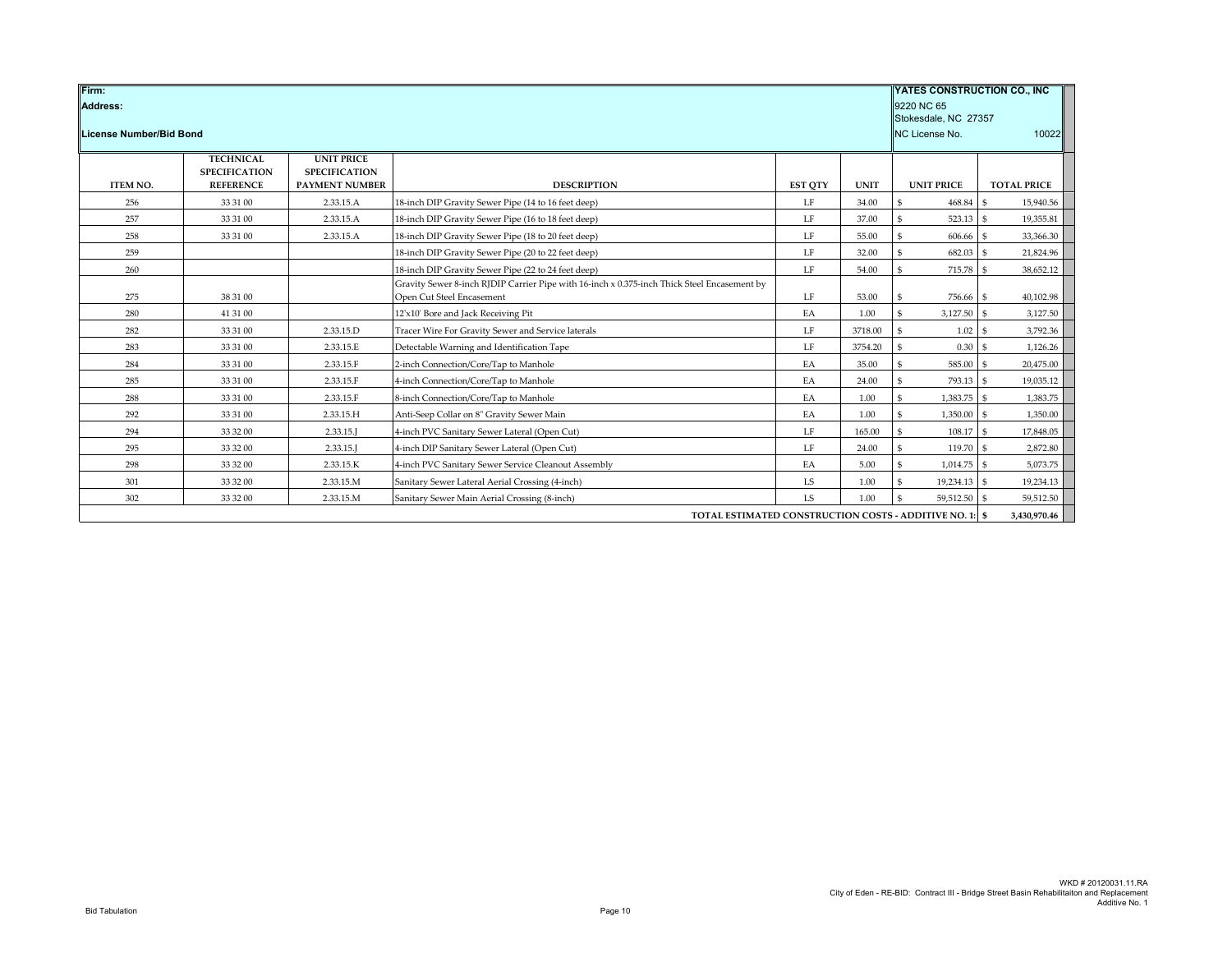# **BID TABULATION SHEET**<br>**OWNER:** City

City of Eden

### **PROJECT:** RE-BID: Contract III - Bridge Street Basin Rehabilitation and Replacement (Additive No. 2)

**OWNER:** City of Eden City of Eden and corrected the state and corrected that this is a true and corrected record of bids received.

| <b>LOCATION:</b> | City Hall, Front Conference Room, 308 E. Stadium Drive, Eden, NC 27288 |
|------------------|------------------------------------------------------------------------|

**DATE:** 2/1/2022 W.K. Dickson & Co., Inc. Raleigh, N.C.

|                         |                                          |                                           |                                                                                                        |                |                | Raleigii, IV.U.              | NC License No F-0374       |
|-------------------------|------------------------------------------|-------------------------------------------|--------------------------------------------------------------------------------------------------------|----------------|----------------|------------------------------|----------------------------|
| Firm:                   |                                          |                                           | Please note that items that have been bolded, highlighted and italicized are mathematical corrections. |                |                | YATES CONSTRUCTION CO., INC  |                            |
| <b>Address:</b>         |                                          |                                           |                                                                                                        |                |                | 9220 NC 65                   |                            |
|                         |                                          |                                           |                                                                                                        |                |                | Stokesdale, NC 27357         |                            |
| License Number/Bid Bond |                                          |                                           |                                                                                                        |                |                | NC License No.               | 10022                      |
|                         |                                          |                                           |                                                                                                        |                |                |                              |                            |
|                         | <b>TECHNICAL</b><br><b>SPECIFICATION</b> | <b>UNIT PRICE</b><br><b>SPECIFICATION</b> |                                                                                                        |                |                |                              |                            |
| <b>ITEM NO.</b>         | <b>REFERENCE</b>                         | <b>PAYMENT NUMBER</b>                     | <b>DESCRIPTION</b>                                                                                     | <b>EST QTY</b> | <b>UNIT</b>    | <b>UNIT PRICE</b>            | <b>TOTAL PRICE</b>         |
| 1                       | 01 71 13                                 | 2.01.1 A                                  | Mobilization/Demobilization (1.5% of Construction)                                                     | LS             | $\mathbf{1}$   | \$<br>61,412.15              | 61,412.15<br>-S            |
| $\overline{2}$          | 01 40 00                                 | 2.01.2.A                                  | Allowance for 3rd Party Testing                                                                        | LS             | $\mathbf{1}$   | \$<br>39,375.00              | \$.<br>39,375.00           |
| 3                       |                                          |                                           | Allowance for Shed Relocation                                                                          | LS.            | $\mathbf{1}$   | \$<br>2,700.00               | 2,700.00<br>-S             |
| $\overline{4}$          | 13 51 00                                 | 2.13.1.A                                  | Temporary Bypass Pumping                                                                               | LS             | $\mathbf{1}$   | \$<br>196,875.00             | 196,875.00                 |
| 5                       |                                          |                                           | Landscaping Micellaneous Restoration                                                                   | LS             | 1              | \$<br>27,562.50              | 27,562.50<br>ፍ             |
| 6                       | 31 10 00                                 | 2.31.1.A                                  | Clear and Grub (Site Clearing)                                                                         | AC             | 0.43           | \$<br>55,125.00              | 23,703.75<br>\$.           |
| $\overline{7}$          | 31 10 00                                 | 2.31.1.B                                  | 8-inch Gravity Sewer Pipe Removal and Disposal                                                         | LF             | 947.7          | \$<br>51.69                  | 48,986.61                  |
| 11                      | 31 10 00                                 | 2.31.1.C                                  | 4' DIA Manhole Removal and Disposal (Standard) (0 to 6 feet deep)                                      | EA             | $\overline{2}$ | $\mathsf{\$}$<br>2,266.88    | 4,533.76                   |
| 12                      | 31 10 00                                 | 2.31.1.C                                  | 4' DIA Manhole Removal and Disposal (Standard) (6 to 8 feet deep)                                      | EA             | 3              | \$<br>2,767.50               | 8,302.50                   |
| 13                      | 31 10 00                                 | 2.31.1.C                                  | 4' DIA Manhole Removal and Disposal (Standard) (8 to 10 feet deep)                                     | EA             | $\overline{2}$ | \$<br>3,273.75               | 6,547.50<br>\$.            |
| 26                      |                                          |                                           | 4' DIA Manhole Abandonment (12 to 14 feet deep)                                                        | EA             | $\mathbf{1}$   | $\mathsf{\$}$<br>4,612.50    | \$<br>4,612.50             |
| 31                      | 31 10 00                                 | 2.31.1.G                                  | 8-inch Utility Pipe Abandonment/Pressure Grouting/Grout Fill                                           | LF             | 693.2          | \$<br>41.63                  | 28,857.92<br>\$.           |
| 37                      | 31 10 00                                 | 2.31.1.H                                  | Storm Drain Removal and Replacement of Exist. 15-inch                                                  | LF             | 32             | \$<br>139.61                 | 4,467.52<br>£.             |
| 58                      | 31 23 16                                 | 2.31.2.A                                  | Select Backfill                                                                                        | <b>CY</b>      | 1900           | \$<br>42.75                  | 81,225.00<br>$\mathbf{s}$  |
| 59                      | 31 23 16                                 | 2.31.2.B                                  | Undercut Excavation and Stabilization Stone                                                            | CY             | 45             | $\mathsf{\$}$<br>84.35       | ፍ<br>3,795.75              |
| 60                      | 31 23 18                                 | 2.31.3.A                                  | Rock Excavation and Removal by Mechanical Disintegration                                               | CY             | 633            | $\mathbb{S}$<br>265.50       | 168,061.50<br>$\mathbf{s}$ |
| 61                      | 31 23 18                                 | 2.31.3.A                                  | Rock Excavation and Removal by Blasting                                                                | <b>CY</b>      | 1267           | \$<br>171.19                 | 216,897.73<br>\$.          |
| 63                      |                                          |                                           | Remove 4' Chain Link Fence                                                                             | LF             | 66             | \$<br>13.40                  | 884.40<br>$\mathfrak{S}$   |
| 67                      | 31 25 13                                 | 2.31.4.A                                  | Silt Fence                                                                                             | LF             | 2536           | \$<br>6.29                   | 15,951.44<br>-S            |
| 68                      | 31 25 13                                 | 2.31.4.B                                  | Temporary Construction Entrance (Minimum Dimensions of 12 'x 50')                                      | EA             | 5              | $\mathsf{\$}$<br>2,500.00    | \$<br>12,500.00            |
| 70                      | 31 25 13                                 | 2.31.4.D                                  | <b>Construction Composite Rig Matting</b>                                                              | SY             | 1497           | \$<br>88.31                  | 132,200.07<br>\$           |
| 72                      | 31 25 13                                 | 2.31.4.E                                  | Class I Rip Rap W/Filter Fabric                                                                        | SY             | 92             | \$<br>121.50                 | 11,178.00<br>l \$          |
| 74                      | 31 25 13                                 | 2.31.4.F                                  | Temporary Stone (Rock Silt) Check Dam                                                                  | EA             | 3              | \$<br>1,500.00               | 4,500.00<br>-S             |
| 75                      | 31 25 13                                 | 2.31.4.G                                  | Temporary Stone Inlet Protection                                                                       | EA             | 2              | \$<br>525.00                 | 1,050.00<br>\$.            |
| 76                      | 31 25 13                                 | 2.31.4.G                                  | Temporary Stone Outlet Protection                                                                      | EA             | 13             | $\mathsf{\$}$<br>525.00      | 6,825.00                   |
| 77                      | 31 25 13                                 | 2.31.4.I                                  | Temporary Inlet Protection of Drainage Structure                                                       | EA             | $\mathbf{1}$   | $\mathbf{\hat{s}}$<br>525.00 | 525.00<br>\$.              |
| 78                      | 31 25 13                                 | 2.31.4                                    | Erosion Control (Jute) Matting                                                                         | SY             | 76.92          | \$<br>8.44                   | 649.20<br>l s              |
| 79                      | 31 25 13                                 | 2.31.4.K                                  | Straw Mulch W/Netting                                                                                  | SY             | 8439.16        | \$<br>2.14                   | 18,059.80<br>\$.           |
| 80                      | 31 25 13                                 | 2.31.4.L                                  | Temporary Stream Crossings by Bridgemats (11 to 20 feet)                                               | EA             | 3              | \$<br>22,500.00              | $\mathbf{s}$<br>67,500.00  |
| 82                      | 31 25 13                                 | 2.31.4.N                                  | Coffer Dam and Pump Around (Creek Crossing)                                                            | EA             | 3              | \$<br>60,187.50              | 180,562.50                 |
| 86                      | 32 12 16                                 | 2.32.2.B                                  | Asphalt Pavement Removal and Replace (City Streets)                                                    | SY             | 577.9          | $\mathsf{\$}$<br>96.47       | 55,750.01                  |
| 89                      | 32 12 16                                 | 2.32.2.D                                  | Asphalt Milling and Overlay per Detail on Sheet D4                                                     | SY             | 1291.3         | \$<br>66.70                  | $\mathsf{s}$<br>86,129.71  |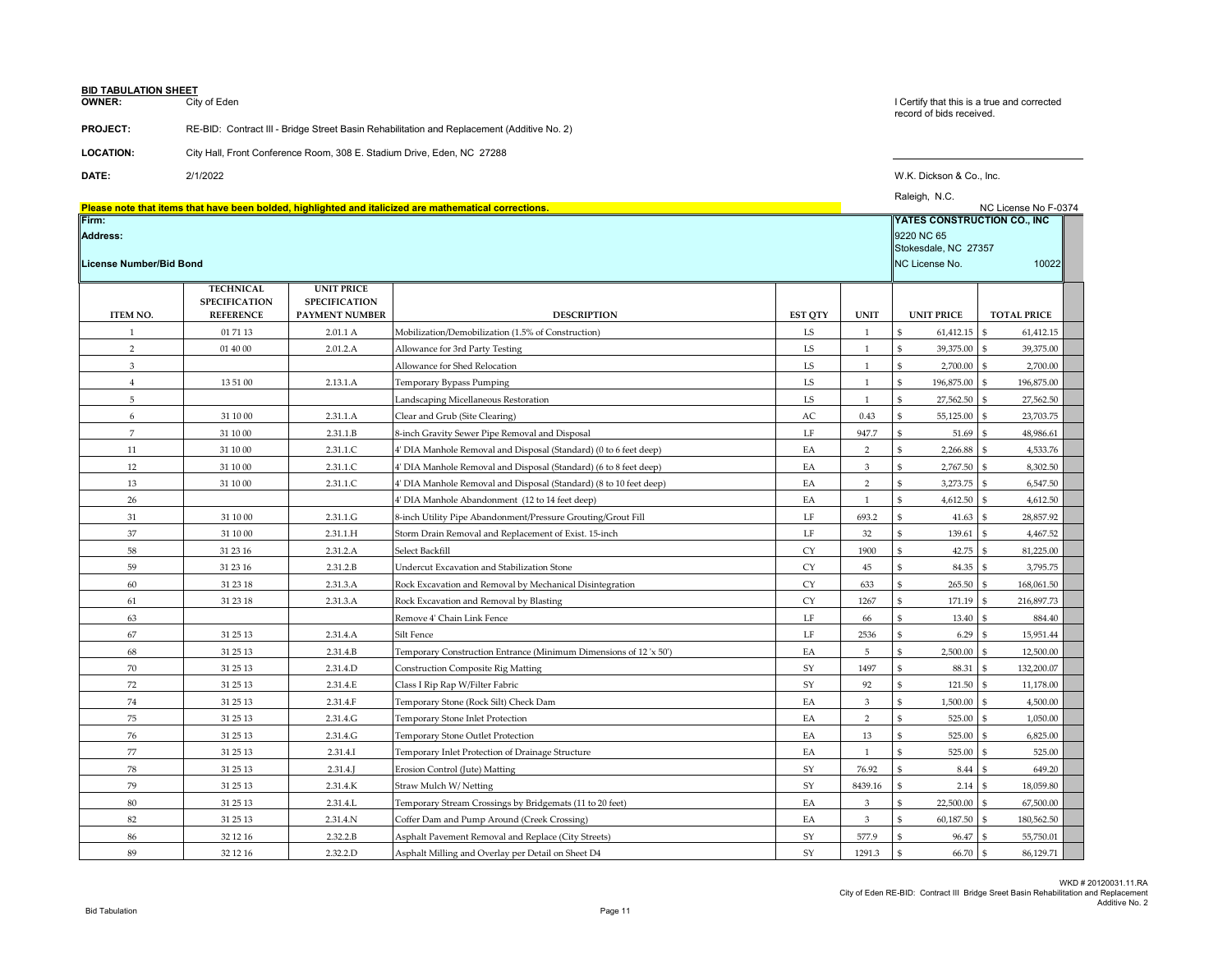| Firm:                                                  |                              |                            |                                                                                                                                                                |                      |                     | <b>YATES CONSTRUCTION CO., INC</b> |                                |
|--------------------------------------------------------|------------------------------|----------------------------|----------------------------------------------------------------------------------------------------------------------------------------------------------------|----------------------|---------------------|------------------------------------|--------------------------------|
| <b>Address:</b>                                        |                              |                            |                                                                                                                                                                |                      |                     | 9220 NC 65                         |                                |
| Stokesdale, NC 27357                                   |                              |                            |                                                                                                                                                                |                      |                     |                                    |                                |
| <b>License Number/Bid Bond</b>                         |                              |                            |                                                                                                                                                                |                      |                     | NC License No.                     | 10022                          |
|                                                        | <b>TECHNICAL</b>             | <b>UNIT PRICE</b>          |                                                                                                                                                                |                      |                     |                                    |                                |
|                                                        | <b>SPECIFICATION</b>         | <b>SPECIFICATION</b>       |                                                                                                                                                                |                      |                     |                                    |                                |
| ITEM NO.<br>93                                         | <b>REFERENCE</b><br>32 13 13 | PAYMENT NUMBER<br>2.32.3.A | <b>DESCRIPTION</b><br>Concrete Flatwork Removal and Replacement                                                                                                | <b>EST QTY</b><br>SY | <b>UNIT</b><br>22.1 | <b>UNIT PRICE</b><br>\$<br>120.66  | <b>TOTAL PRICE</b><br>2,666.59 |
| 94                                                     | 32 13 13                     | 2.32.3.A                   | Concrete Driveway Removal and Replacement                                                                                                                      | SY                   | 9.6                 | $\mathsf{\$}$<br>120.96            | 1,161.22<br>\$                 |
| 98                                                     | 32 92 19                     | 2.32.5.A                   | Cleanup and Seeding (Permanent)                                                                                                                                | SY                   | 8511.05             | \$<br>3.50                         | 29,788.68                      |
| 99                                                     | 32 92 19                     | 2.32.5.A                   | Cleanup and Seeding (Permanent -Wetlands)                                                                                                                      | SY                   | 124.56              | 6.75<br>\$                         | 840.78                         |
| 100                                                    | 33 01 30                     | 2.33.1.A                   | 8-inch Cured-In-Place Pipe Liner                                                                                                                               | $\rm LF$             | 1291.6              | $\mathfrak{S}$<br>42.75            | 55,215.90                      |
| 104                                                    | 33 01 30.11                  | 2.33.4.A                   | 8-inch CCTV Sewer Inspection                                                                                                                                   | LF                   | 1291.6              | ፍ<br>5.55                          | 7,168.38                       |
| 116                                                    | 33 01 37                     | 2.33.8.A                   | Replacing Manhole Frames and Covers - Unpaved Areas                                                                                                            | EA                   | 6                   | \$<br>945.00                       | 5,670.00<br>\$                 |
| 117                                                    | 33 01 37                     | 2.33.8.B                   | Replacing Manhole Frames & Covers - Paved Areas                                                                                                                | EA                   | 1                   | $\mathfrak{S}$<br>1,170.00         | 1,170.00                       |
| 118                                                    | 33 01 37                     | 2.33.8.C                   | Existing Brick Manhole Rehabilitation (4' DIA)                                                                                                                 | VF                   | 54.89               | $\mathsf{\$}$<br>461.25            | 25,318.01                      |
| 120                                                    | 33 01 37                     | 2.33.8.F                   | Manhole Vents (Existing Precast or Brick Manholes) (Less than 6 feet)                                                                                          | EA                   | 2                   | \$<br>2,576.25                     | 5,152.50<br>$\mathbf{S}$       |
| 122                                                    | 33 01 37                     | 2.33.8.G                   | Additional Manhole Vent Piping for Existing Manhole (Beyond 6 feet)                                                                                            | VF                   | $\overline{7}$      | $\mathbf{\hat{s}}$<br>348.75       | 2,441.25                       |
| 124                                                    | 33 01 37                     | 2.33.8.L                   | Manhole Bench and Trough Rehabilitation                                                                                                                        | EA                   | $\mathbf{1}$        | $\mathfrak{S}$<br>2,643.75         | 2,643.75<br>-9                 |
| 125                                                    |                              |                            |                                                                                                                                                                |                      | -1                  | 5,175.00<br>\$                     |                                |
| 128                                                    | 33 01 37<br>33 01 37         | 2.33.8.M<br>2.33.9.A       | 4' DIA Manhole Cleaning and Patching                                                                                                                           | EA<br>EA             | $\mathbf{1}$        | \$<br>9,618.90                     | 5,175.00<br>9,618.90           |
| 129                                                    | 33 01 37                     |                            | 4' DIA Standard Manhole w/Standard Frame and Standard Cover (8 to 10 ft deep)                                                                                  |                      |                     | \$                                 | -S                             |
| 134                                                    | 33 01 37                     | 2.33.9.A<br>2.33.9.A       | 4' DIA Standard Manhole w/Standard Frame and Standard Cover (10 to 12 ft deep)<br>4' DIA Standard Manhole w/Standard Frame and Solid Cover (8 to 10 feet deep) | EA<br>EA             | 1<br>$\mathbf{1}$   | 11,568.27<br>\$<br>9,618.90        | 11,568.27<br>9,618.90          |
|                                                        |                              |                            |                                                                                                                                                                |                      | $\overline{2}$      | \$                                 | -S                             |
| 145                                                    | 33 05 13.16                  | 2.33.9.A                   | 4' DIA Flat Top Manhole, w/Watertight Frame and Bolted Cover (0 to 6 feet deep)                                                                                | EA                   |                     | 11,194.36<br>$\mathfrak{S}$        | 22,388.72<br>\$.               |
| 146                                                    | 33 05 13.16                  | 2.33.9.A                   | 4' DIA Flat Top Manhole, w/Watertight Frame and Bolted Cover (6 to 8 feet deep)                                                                                | EA                   | $\overline{4}$      | 9,183.26                           | 36,733.04                      |
| 147                                                    | 33 05 13.16                  | 2.33.9.A                   | 4' DIA Flat Top Manhole, w/Watertight Frame and Bolted Cover (8 to 10 feet deep)                                                                               | EA                   | -1                  | \$<br>10,595.41                    | 10,595.41<br>S                 |
| 169                                                    | 33 05 13.16                  | 2.33.9.E                   | Manhole Vents on New Manholes (Vent Height Less than 6-feet)                                                                                                   | EA                   | $\mathbf{1}$        | \$<br>2,587.50                     | 2,587.50                       |
| 176                                                    | 33 12 13                     | 2.33.11.A                  | 1-inch Meter Reconnection                                                                                                                                      | EA                   | $\overline{4}$      | \$<br>826.88                       | 3,307.52<br>\$                 |
| 178                                                    | 33 12 13                     | 2.33.11.C                  | 1-inch Water Service Tap on 6-inch Water Main                                                                                                                  | EA                   | $\overline{4}$      | \$<br>2,103.75                     | 8,415.00<br>\$                 |
| 182                                                    | 33 12 13                     | 2.33.11.D                  | 1-inch Water Service Lateral (Open Cut)                                                                                                                        | $\rm LF$             | 119                 | \$<br>33.13                        | 3,942.47<br>$\mathbf{S}$       |
| 212                                                    | 33 31 00                     | 2.33.15.A                  | 8-inch PVC Gravity Sewer Pipe (0 to 6 feet deep)                                                                                                               | $\rm LF$             | 478                 | $\mathsf{\$}$<br>94.11             | 44,984.58<br>£,                |
| 213                                                    | 33 31 00                     | 2.33.15.A                  | 8-inch PVC Gravity Sewer Pipe (6 to 8 feet deep)                                                                                                               | $\rm LF$             | 726                 | 108.73<br>\$                       | 78,937.98<br>\$                |
| 214                                                    | 33 31 00                     | 2.33.15.A                  | 8-inch PVC Gravity Sewer Pipe (8 to 10 feet deep)                                                                                                              | LF                   | 42                  | 130.02<br>\$                       | 5,460.84                       |
| 215                                                    | 33 31 00                     | 2.33.15.A                  | 8-inch PVC Gravity Sewer Pipe (10 to 12 feet deep)                                                                                                             | $\rm LF$             | $\,$ 5 $\,$         | \$<br>148.52                       | 742.60<br>ፍ                    |
| 221                                                    | 33 31 00                     | 2.33.15.A                  | 8-inch DIP Gravity Sewer Pipe (0 to 6 feet deep)                                                                                                               | $\rm LF$             | 98                  | $\mathsf{\$}$<br>160.85            | 15,763.30                      |
| 222                                                    | 33 31 00                     | 2.33.15.A                  | 8-inch DIP Gravity Sewer Pipe (6 to 8 feet deep)                                                                                                               | LF                   | 494                 | \$<br>160.85                       | 79,459.90<br>£,                |
| 223                                                    | 33 31 00                     | 2.33.15.A                  | 8-inch DIP Gravity Sewer Pipe (8 to 10 feet deep)                                                                                                              | LF                   | 64                  | 171.37<br>\$                       | 10,967.68                      |
| 224                                                    | 33 31 00                     | 2.33.15.A                  | 8-inch DIP Gravity Sewer Pipe (10 to 12 feet deep)                                                                                                             | LF                   | $\overline{4}$      | \$<br>185.60                       | 742.40<br>\$                   |
| 282                                                    | 33 31 00                     | 2.33.15.D                  | Tracer Wire For Gravity Sewer and Service laterals                                                                                                             | $\rm LF$             | 2030                | $\mathsf{\$}$<br>1.02              | 2,070.60<br>\$                 |
| 283                                                    | 33 31 00                     | 2.33.15.E                  | Detectable Warning and Identification Tape                                                                                                                     | $\rm LF$             | 2030                | \$<br>0.30                         | 609.00                         |
| 288                                                    | 33 31 00                     | 2.33.15.F                  | 8-inch Connection/Core/Tap to Manhole                                                                                                                          | EA                   | $\overline{4}$      | \$<br>1,378.13                     | 5,512.52<br>-9                 |
| 292                                                    | 33 31 00                     | 2.33.15.H                  | Anti-Seep Collar on 8" Gravity Sewer Main                                                                                                                      | EA                   | $\mathbf{1}$        | \$<br>1,350.00                     | 1,350.00<br>\$                 |
| 294                                                    | 33 32 00                     | 2.33.15.J                  | 4-inch PVC Sanitary Sewer Lateral (Open Cut)                                                                                                                   | LF                   | 119                 | \$<br>98.44                        | 11,714.36                      |
| 298                                                    | 33 32 00                     | 2.33.15.K                  | 4-inch PVC Sanitary Sewer Service Cleanout Assembly                                                                                                            | EA                   | $\mathbf{1}$        | \$<br>1,011.94                     | 1,011.94<br>\$                 |
| TOTAL ESTIMATED CONSTRUCTION COSTS - ADDITIVE NO. 2 \$ |                              |                            |                                                                                                                                                                |                      |                     | 2,044,697.31                       |                                |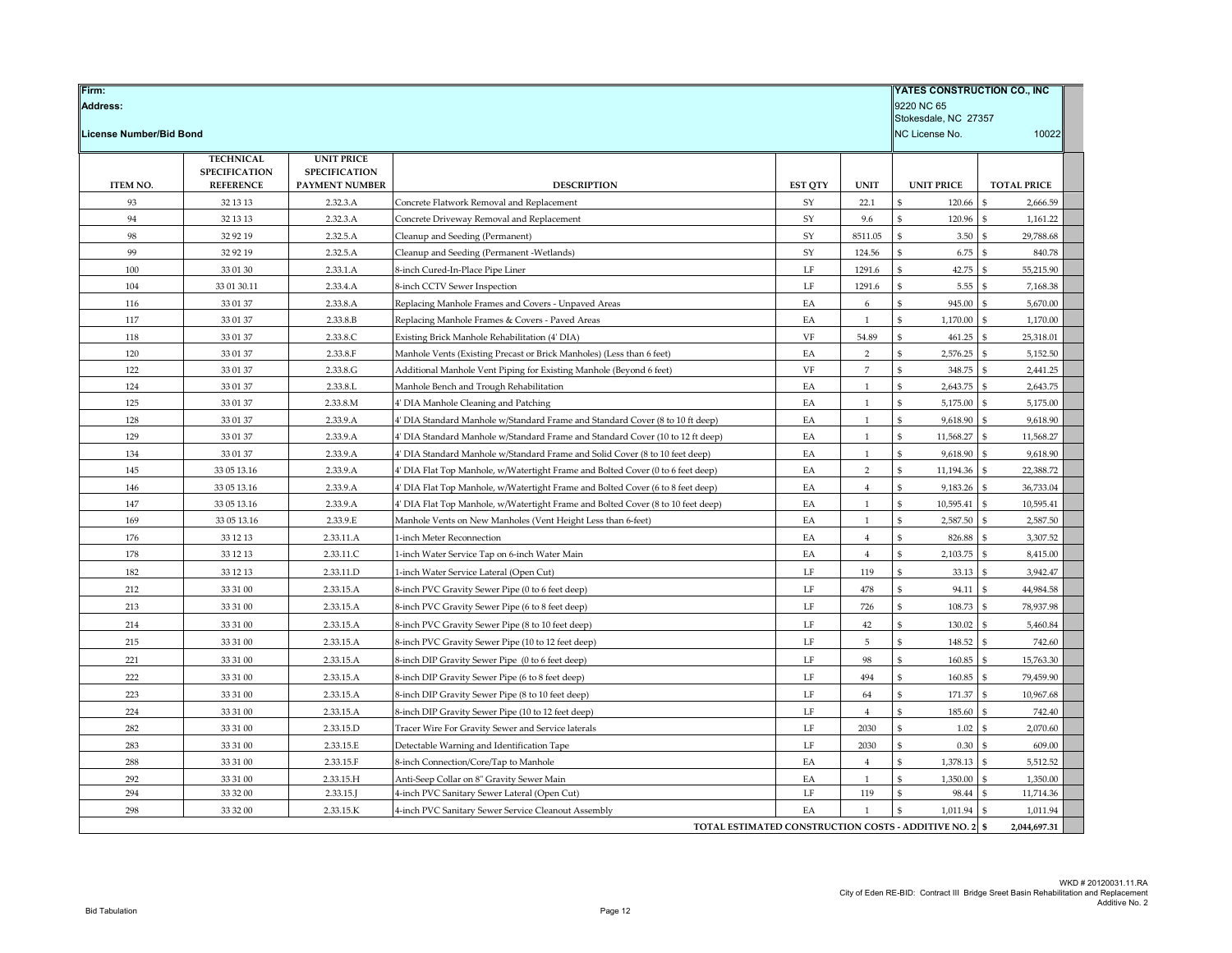# **BID TABULATION SHEET<br>OWNER:** City

City of Eden

**PROJECT:** RE-BID: Contract III - Bridge Street Basin Rehabilitation and Replacement (Additive No. 3)

**OWNER:** City of Eden Corrected Corrected in this is a true and corrected corrected corrected corrected in the state and corrected corrected corrected corrected in the state and corrected corrected corrected in the state a

| <b>LOCATION:</b> | City Hall, Front Conference Rom, 308 E. Stadium Drive, Eden, NC 27288 |
|------------------|-----------------------------------------------------------------------|

**DATE:** 2/1/2022 W.K. Dickson & Co., Inc.

|                                              |                                                                                                     |                                                             | Please note that items that have been bolded, highlighted and italicized are mathematical corrections. |                |                | Raleigh, N.C.                | NC License No F-0374         |
|----------------------------------------------|-----------------------------------------------------------------------------------------------------|-------------------------------------------------------------|--------------------------------------------------------------------------------------------------------|----------------|----------------|------------------------------|------------------------------|
| Firm:<br>Address:<br>License Number/Bid Bond | <b>YATES CONSTRUCTION CO., INC</b><br>9220 NC 65<br>Stokesdale, NC 27357<br>NC License No.<br>10022 |                                                             |                                                                                                        |                |                |                              |                              |
| <b>ITEM NO.</b>                              | <b>TECHNICAL</b><br><b>SPECIFICATION</b><br><b>REFERENCE</b>                                        | <b>UNIT PRICE</b><br><b>SPECIFICATION</b><br>PAYMENT NUMBER | <b>DESCRIPTION</b>                                                                                     | <b>EST QTY</b> | <b>UNIT</b>    | <b>UNIT PRICE</b>            | <b>TOTAL PRICE</b>           |
| $\mathbf{1}$                                 | 01 71 13                                                                                            | 2.01.1 A                                                    | Mobilization/Demobilization (1.5% of Construction)                                                     | LS             | <sup>1</sup>   | 77,429.23                    | 77,429.23                    |
| $\overline{2}$                               | 01 40 00                                                                                            | 2.01.2.A                                                    | Allowance for 3rd Party Testing                                                                        | LS             | <sup>1</sup>   | \$<br>11,812.50              | 11,812.50<br>\$              |
| 3                                            |                                                                                                     |                                                             | Allowance for Shed Relocation                                                                          | LS             | <sup>1</sup>   | \$<br>2,445.65               | \$<br>2,445.65               |
| $\overline{4}$                               | 13 51 00                                                                                            | 2.13.1.A                                                    | Temporary Bypass Pumping                                                                               | ${\rm LS}$     | $\mathbf{1}$   | $\mathbb{S}$<br>28,125.00    | $\mathbf{s}$<br>28,125.00    |
| 5                                            |                                                                                                     |                                                             | Landscaping Micellaneous Restoration                                                                   | ${\rm LS}$     | $\mathbf{1}$   | \$<br>19,125.00              | 19,125.00<br>\$              |
| 6                                            | 31 10 00                                                                                            | 2.31.1.A                                                    | Clear and Grub (Site Clearing)                                                                         | AC             | 0.02           | $\mathbf{S}$<br>62,887.50    | 1,257.75<br>l \$             |
| $\overline{7}$                               | 31 10 00                                                                                            | 2.31.1.B                                                    | 8-inch Gravity Sewer Pipe Removal and Disposal                                                         | LF             | 638.4          | 51.69<br>$\mathfrak{F}$      | 32,998.90                    |
| 11                                           | 31 10 00                                                                                            | 2.31.1.C                                                    | 4' DIA Manhole Removal and Disposal (Standard) (0 to 6 feet deep)                                      | EA             | 1              | $\mathbb{S}$<br>2,266.88     | 2,266.88<br>-S               |
| 35                                           | 31 10 00                                                                                            | 2.31.1.H                                                    | Storm Drain Removal and Replacement of Exist. 12-inch                                                  | LF             | 52             | $\mathfrak{s}$<br>102.38     | 5,323.76<br>ፍ                |
| 47                                           | 31 10 00                                                                                            | 2.31.1.Q                                                    | 6-inch Water Main Removal and Disposal                                                                 | $\rm LF$       | $20\,$         | $\$$<br>29.25                | 585.00<br>$\mathbf{s}$       |
| 48                                           | 31 10 00                                                                                            | 2.31.1.O                                                    | 8-inch Water Main Removal and Disposal                                                                 | LF             | 465            | $\mathbb{S}$<br>32.06        | 14,907.90                    |
| 51                                           | 31 10 00                                                                                            | 2.31.1.R                                                    | 8-inch Water Main Valve Abandonment                                                                    | EA             | $\overline{1}$ | $\hat{\mathbf{s}}$<br>556.88 | 556.88                       |
| 53                                           | 31 10 00                                                                                            | 2.31.1.S                                                    | 6-inch Water Main Valve Removal                                                                        | EA             | <sup>1</sup>   | $\mathbb{S}$<br>900.00       | 900.00<br>\$                 |
| 54                                           | 31 10 00                                                                                            | 2.31.1.S                                                    | 8-inch Water Main Valve Removal                                                                        | EA             | <sup>1</sup>   | \$<br>945.00                 | 945.00<br>-S                 |
| 56                                           | 31 10 00                                                                                            | 2.31.1.U                                                    | Remove Existing Hydrant Assembly                                                                       | EA             | 2              | $\mathbb{S}$<br>967.50       | 1,935.00<br>\$               |
| 57                                           | 31 23 16                                                                                            | 2.31.2.A                                                    | Select Backfill                                                                                        | <b>CY</b>      | 3200           | 42.75<br>$\mathfrak{F}$      | 136,800.00<br>-S             |
| 58                                           | 31 23 16                                                                                            | 2.31.2.B                                                    | Undercut Excavation and Stabilization Stone                                                            | <b>CY</b>      | 200            | $\mathfrak{S}$<br>84.35      | $\mathbf{s}$<br>16,870.00    |
| 59                                           | 31 23 18                                                                                            | 2.31.3.A                                                    | Rock Excavation and Removal by Mechanical Disintegration                                               | <b>CY</b>      | 1067           | $\mathfrak{s}$<br>265.50     | 283,288.50<br>$\mathfrak{S}$ |
| 60                                           | 31 23 18                                                                                            | 2.31.3.A                                                    | Rock Excavation and Removal by Blasting                                                                | <b>CY</b>      | 2133           | $\mathbb{S}$<br>173.25       | 369,542.25<br>- \$           |
| 85                                           | 32 12 16                                                                                            | 2.32.2.B                                                    | Asphalt Pavement Removal and Replace (City Streets)                                                    | SY             | 1842           | $\mathbb{S}$<br>121.56       | 223,913.52                   |
| 88                                           | 32 12 16                                                                                            | 2.32.2.D                                                    | Asphalt Milling and Overlay per Detail on Sheet D4                                                     | SY             | 5097.9         | \$<br>78.75                  | 401,459.63<br>\$             |
| 91                                           | 32 12 16                                                                                            | 2.32.2.H                                                    | Remove and Replace Existing Stamped Decorative Asphalt                                                 | ${\rm SY}$     | 38.7           | \$<br>278.16                 | $\mathbb{S}$<br>10,764.79    |
| 92                                           | 32 13 13                                                                                            | 2.32.3.A                                                    | Concrete Flatwork Removal and Replacement                                                              | SY             | 41.9           | $\mathbb{S}$<br>120.66       | 5,055.65                     |
| 94                                           | 32 13 13                                                                                            | 2.32.3.B                                                    | Removal and Replacement of Concrete Curb and Gutter                                                    | LF             | 58             | $\mathbb{S}$<br>69.06        | 4,005.48<br>-S               |
| 97                                           | 32 92 19                                                                                            | 2.32.5.A                                                    | Cleanup and Seeding (Permanent)                                                                        | SY             | 322            | \$<br>26.16                  | 8,423.52<br>$\mathfrak{S}$   |
| 99                                           | 33 01 30                                                                                            | 2.33.1.A                                                    | 8-inch Cured-In-Place Pipe Liner                                                                       | $\rm LF$       | 389            | \$<br>47.25                  | 18,380.25<br>$\mathbf{s}$    |
| 103                                          | 33 01 30.11                                                                                         | 2.33.4.A                                                    | 8-inch CCTV Sewer Inspection                                                                           | $\rm LF$       | 389            | $\hat{\mathbf{s}}$<br>5.55   | 2,158.95<br>$\mathbf{s}$     |
| 116                                          | 33 01 37                                                                                            | 2.33.8.B                                                    | Replacing Manhole Frames & Covers - Paved Areas                                                        | EA             | $\overline{3}$ | $\mathbb{S}$<br>1,170.00     | 3,510.00                     |
| 117                                          | 33 01 37                                                                                            | 2.33.8.C                                                    | Existing Brick Manhole Rehabilitation (4' DIA)                                                         | VF             | 24.93          | \$<br>292.50                 | 7,292.03                     |
| 125                                          | 33 05 13.16                                                                                         | 2.33.9.A                                                    | 4' DIA Standard Manhole w/Standard Frame and Standard Cover (0 to 6 ft deep)                           | EA             | $\mathbf{1}$   | $\mathbb{S}$<br>6,482.25     | 6,482.25                     |
| 126                                          | 33 05 13.16                                                                                         | 2.33.9.A                                                    | 4' DIA Standard Manhole w/Standard Frame and Standard Cover (6 to 8 ft deep)                           | EA             | $\mathbf{1}$   | $\mathbb{S}$<br>7,371.00     | 7,371.00                     |
| 128                                          | 33 05 13.16                                                                                         | 2.33.9.A                                                    | 4' DIA Standard Manhole w/Standard Frame and Standard Cover (10 to 12 ft deep)                         | EA             | 1              | \$<br>11,568.27 \$           | 11,568.27                    |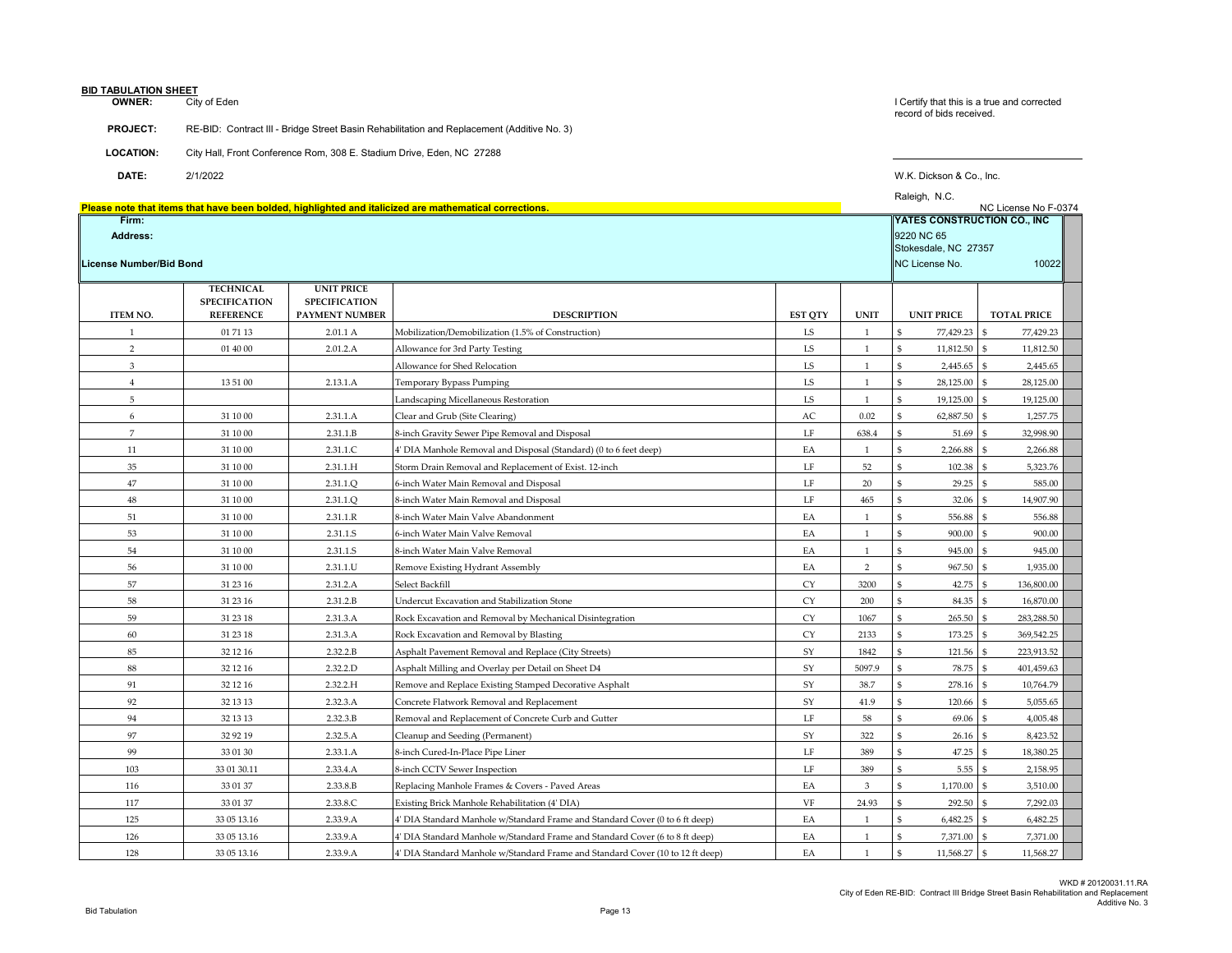| <b>License Number/Bid Bond</b><br><b>TECHNICAL</b><br><b>UNIT PRICE</b><br><b>SPECIFICATION</b><br><b>SPECIFICATION</b><br>ITEM NO.<br><b>REFERENCE</b><br>PAYMENT NUMBER<br><b>DESCRIPTION</b><br><b>EST QTY</b><br><b>UNIT</b><br><b>UNIT PRICE</b><br><b>TOTAL PRICE</b><br>132<br>2<br>20,803.50<br>41,607.00<br>33 05 13.16<br>2.33.9.A<br>EA<br>\$<br>ፍ<br>4' DIA Standard Manhole w/Standard Frame and Standard Cover (18 to 20 ft deep)<br>161<br>33 05 13.16<br>2.33.9.C<br>4' DIA Standard Doghouse Manhole, w/Standard Frame and Cover (10 to 12 feet deep)<br>EA<br>\$<br>8,340.75<br>8,340.75<br>1<br>170<br>33 05 13.16<br>2.33.9.G<br>VF<br>5.23<br>1,087.88<br>5,689.61<br>Outside Drop Structure<br>\$<br>5<br>1,800.00<br>178<br>33 12 13<br>2.33.11.C<br>1-inch Water Service Tap on 8-inch Water Main<br>EA<br>\$<br>\$<br>9,000.00<br>182<br>2.33.11.D<br>LF<br>85<br>81.17<br>$\mathbf{\hat{s}}$<br>6,899.45<br>33 12 13<br>2-inch Copper Water Service Lateral (Open Cut)<br>\$<br>\$<br>419<br>32,761.61<br>185<br>33 14 13<br>2.33.13.A<br>8-inch DIP Water Main<br>LF<br>78.19<br>187<br>2.33.13.A<br>$\rm LF$<br>$\overline{5}$<br>ፍ<br>86.63<br>¢<br>433.15<br>33 14 13<br>6-inch DIP-Restrained Joint Water Main<br>188<br>33 14 13<br>2.33.13.A<br>8-inch DIP-Restrained Joint Water Main<br>LF<br>513<br>\$<br>92.50<br>\$.<br>47,452.50<br>192<br>2.33.13.B<br>LBS<br>2000<br>6.08<br>12,160.00<br>33 14 13<br>8-inch DIP Restrained Joint Fittings<br>\$<br>\$.<br>\$<br>1,995.65<br>1,995.65<br>195<br>33 14 13<br>2.33.13.C<br>6-inch Restrained Gate Valve and Box<br>EA<br>$\mathbf{1}$<br>\$<br>2,747.14<br>196<br>33 14 13<br>2.33.13.C<br>8-inch Restrained Gate Valve and Box<br>EA<br>6<br>\$.<br>16,482.84<br>EA<br>6,738.15<br>6,738.15<br>200<br>33 14 13<br>2.33.13.D<br>8-Inch x 8-inch x 8-inch Tapping Sleeve and Valve and Box<br>$\mathbf{1}$<br>\$<br>\$<br>201<br>33 14 13<br>2.33.13.E<br>EA<br>$\mathbf{1}$<br>3,768.75<br>$\mathbb{S}$<br>3,768.75<br>8-Inch Connection to Existing Water Line<br>\$<br>9,000.00<br>202<br>2.33.13.F<br>EA<br>$\mathbf{1}$<br>\$<br>9,000.00<br>33 14 13<br>6-Inch Line Stops<br>203<br>2.33.13.G<br>EA<br>$\hat{\mathbf{S}}$<br>1,923.75<br>$\$$<br>1,923.75<br>33 14 13<br>2-inch Blowoff Assembly<br>$\mathbf{1}$<br>50,852.04<br>204<br>2.33.13.H<br>LF<br>366<br>138.94<br>$\mathbf{s}$<br>33 14 13<br>8-inch Temporary Water Main<br>\$<br>1,068.75<br>205<br>33 14 13<br>2.33.13.K<br>Thrust Collar on 6" Water Main<br>EA<br>$\mathbf{1}$<br>$\mathbf{\$}$<br>$\mathbf{s}$<br>1,068.75<br>EA<br>\$<br>1,321.88<br>\$<br>1,321.88<br>206<br>33 14 13<br>2.33.13.K<br>Thrust Collar on 8" Water Main<br>$\mathbf{1}$<br>7,759.38<br>15,518.76<br>209<br>33 14 19<br>2.33.14.B<br>Fire Hydrant and Valve Assembly<br>EA<br>$\sqrt{2}$<br>6,943.25<br>210<br>33 14 19<br>2.33.14.C<br>EA<br>\$<br>6,943.25<br>Remove and Replace Existing Fire Hydrant<br>1<br>\$<br>211<br>33 31 00<br>2.33.15.A<br>LF<br>79.97<br>114.36<br>$\mathbb{S}$<br>9,145.37<br>8-inch PVC Gravity Sewer Pipe (0 to 6 feet deep)<br>\$<br>$\rm LF$<br>90<br>11,754.90<br>212<br>33 31 00<br>2.33.15.A<br>ፍ<br>130.61<br>ፍ<br>8-inch PVC Gravity Sewer Pipe (6 to 8 feet deep)<br>213<br>33 31 00<br>2.33.15.A<br>8-inch PVC Gravity Sewer Pipe (8 to 10 feet deep)<br>LF<br>216<br>173.36<br>37,445.76<br>\$<br>214<br>LF<br>190.15<br>25,860.40<br>33 31 00<br>2.33.15.A<br>8-inch PVC Gravity Sewer Pipe (10 to 12 feet deep)<br>136<br>215<br>33 31 00<br>2.33.15.A<br>8-inch PVC Gravity Sewer Pipe (12 to 14 feet deep)<br>LF<br>119<br>\$<br>224.44<br>\$<br>26,708.36<br>$\rm LF$<br>212<br>321.75<br>$\mathbf{\hat{S}}$<br>216<br>33 31 00<br>2.33.15.A<br>ፍ<br>68,211.00<br>8-inch PVC Gravity Sewer Pipe (14 to 16 feet deep)<br>39,027.94<br>217<br>33 31 00<br>2.33.15.A<br>8-inch PVC Gravity Sewer Pipe (16 to 18 feet deep)<br>LF<br>113<br>345.38<br>$\rm LF$<br>$72\,$<br>369.00<br>26,568.00<br>218<br>33 31 00<br>2.33.15.A<br>ፍ<br>8-inch PVC Gravity Sewer Pipe (18 to 20 feet deep)<br>220<br>33 31 00<br>2.33.15.A<br>LF<br>14<br>150.22<br>2,103.08<br>8-inch DIP Gravity Sewer Pipe (0 to 6 feet deep)<br>\$<br>-S<br>$\overline{7}$<br>221<br>$\rm LF$<br>\$<br>160.85<br>1,125.95<br>33 31 00<br>2.33.15.A<br>8-inch DIP Gravity Sewer Pipe (6 to 8 feet deep)<br>ፍ<br>222<br>LF<br>76<br>\$<br>172.50<br>13,110.00<br>33 31 00<br>2.33.15.A<br>8-inch DIP Gravity Sewer Pipe (8 to 10 feet deep)<br>\$<br>223<br>33 31 00<br>2.33.15.A<br>LF<br>62<br>186.17<br>11,542.54<br>8-inch DIP Gravity Sewer Pipe (10 to 12 feet deep)<br>\$<br>224<br>17,775.32<br>33 31 00<br>2.33.15.A<br>8-inch DIP Gravity Sewer Pipe (12 to 14 feet deep)<br>LF<br>46<br>\$<br>386.42<br>\$<br>225<br>33 31 00<br>2.33.15.A<br>LF<br>12<br>411.17<br>$\mathbf{\hat{s}}$<br>4,934.04<br>8-inch DIP Gravity Sewer Pipe (14 to 16 feet deep)<br>\$<br>226<br>$\rm LF$<br>$\,$ 8 $\,$<br>\$<br>33 31 00<br>2.33.15.A<br>8-inch DIP Gravity Sewer Pipe (16 to 18 feet deep)<br>434.79<br>3,478.32<br>227<br>$\rm LF$<br>$28\,$<br>\$<br>447.17<br>12,520.76<br>33 31 00<br>2.33.15.A<br>8-inch DIP Gravity Sewer Pipe (18 to 20 feet deep)<br>\$<br>Gravity Sewer 8-inch RJDIP Carrier Pipe with 12-inch x 0.250-inch Thick Steel Encasement by<br>272<br>36 31 00<br>LF<br>722.93<br>15,427.33<br>21.34<br>Open<br>281<br>2.33.15.D<br>LF<br>691.97<br>1.02<br>33 31 00<br>Tracer Wire For Gravity Sewer and Service laterals<br>\$<br>\$<br>705.81<br>282<br>LF<br>1681.97<br>$\mathbf{s}$<br>0.30<br>$\mathbf{s}$<br>33 31 00<br>2.33.15.E<br>504.59<br>Detectable Warning and Identification Tape | Firm:<br>Address: |  |  |  |  |  |                |       |
|-----------------------------------------------------------------------------------------------------------------------------------------------------------------------------------------------------------------------------------------------------------------------------------------------------------------------------------------------------------------------------------------------------------------------------------------------------------------------------------------------------------------------------------------------------------------------------------------------------------------------------------------------------------------------------------------------------------------------------------------------------------------------------------------------------------------------------------------------------------------------------------------------------------------------------------------------------------------------------------------------------------------------------------------------------------------------------------------------------------------------------------------------------------------------------------------------------------------------------------------------------------------------------------------------------------------------------------------------------------------------------------------------------------------------------------------------------------------------------------------------------------------------------------------------------------------------------------------------------------------------------------------------------------------------------------------------------------------------------------------------------------------------------------------------------------------------------------------------------------------------------------------------------------------------------------------------------------------------------------------------------------------------------------------------------------------------------------------------------------------------------------------------------------------------------------------------------------------------------------------------------------------------------------------------------------------------------------------------------------------------------------------------------------------------------------------------------------------------------------------------------------------------------------------------------------------------------------------------------------------------------------------------------------------------------------------------------------------------------------------------------------------------------------------------------------------------------------------------------------------------------------------------------------------------------------------------------------------------------------------------------------------------------------------------------------------------------------------------------------------------------------------------------------------------------------------------------------------------------------------------------------------------------------------------------------------------------------------------------------------------------------------------------------------------------------------------------------------------------------------------------------------------------------------------------------------------------------------------------------------------------------------------------------------------------------------------------------------------------------------------------------------------------------------------------------------------------------------------------------------------------------------------------------------------------------------------------------------------------------------------------------------------------------------------------------------------------------------------------------------------------------------------------------------------------------------------------------------------------------------------------------------------------------------------------------------------------------------------------------------------------------------------------------------------------------------------------------------------------------------------------------------------------------------------------------------------------------------------------------------------------------------------------------------------------------------------------------------------------------------------------------------------------------------------------------------------------------------------------------------------------------------------------------------------------------------------------------------------------------------------------------------------------------------------------------------------------------------------------------------------------------------------------------------------------------------------------------------------------------------------------------------------------------------------------------------------------------------------------------------------------------------------------------------------------------------------------------------------------------------------------------------------------------------------------------------------------------------------------------------------------------------------------------------------------------|-------------------|--|--|--|--|--|----------------|-------|
|                                                                                                                                                                                                                                                                                                                                                                                                                                                                                                                                                                                                                                                                                                                                                                                                                                                                                                                                                                                                                                                                                                                                                                                                                                                                                                                                                                                                                                                                                                                                                                                                                                                                                                                                                                                                                                                                                                                                                                                                                                                                                                                                                                                                                                                                                                                                                                                                                                                                                                                                                                                                                                                                                                                                                                                                                                                                                                                                                                                                                                                                                                                                                                                                                                                                                                                                                                                                                                                                                                                                                                                                                                                                                                                                                                                                                                                                                                                                                                                                                                                                                                                                                                                                                                                                                                                                                                                                                                                                                                                                                                                                                                                                                                                                                                                                                                                                                                                                                                                                                                                                                                                                                                                                                                                                                                                                                                                                                                                                                                                                                                                                                                                                                   |                   |  |  |  |  |  | NC License No. | 10022 |
|                                                                                                                                                                                                                                                                                                                                                                                                                                                                                                                                                                                                                                                                                                                                                                                                                                                                                                                                                                                                                                                                                                                                                                                                                                                                                                                                                                                                                                                                                                                                                                                                                                                                                                                                                                                                                                                                                                                                                                                                                                                                                                                                                                                                                                                                                                                                                                                                                                                                                                                                                                                                                                                                                                                                                                                                                                                                                                                                                                                                                                                                                                                                                                                                                                                                                                                                                                                                                                                                                                                                                                                                                                                                                                                                                                                                                                                                                                                                                                                                                                                                                                                                                                                                                                                                                                                                                                                                                                                                                                                                                                                                                                                                                                                                                                                                                                                                                                                                                                                                                                                                                                                                                                                                                                                                                                                                                                                                                                                                                                                                                                                                                                                                                   |                   |  |  |  |  |  |                |       |
|                                                                                                                                                                                                                                                                                                                                                                                                                                                                                                                                                                                                                                                                                                                                                                                                                                                                                                                                                                                                                                                                                                                                                                                                                                                                                                                                                                                                                                                                                                                                                                                                                                                                                                                                                                                                                                                                                                                                                                                                                                                                                                                                                                                                                                                                                                                                                                                                                                                                                                                                                                                                                                                                                                                                                                                                                                                                                                                                                                                                                                                                                                                                                                                                                                                                                                                                                                                                                                                                                                                                                                                                                                                                                                                                                                                                                                                                                                                                                                                                                                                                                                                                                                                                                                                                                                                                                                                                                                                                                                                                                                                                                                                                                                                                                                                                                                                                                                                                                                                                                                                                                                                                                                                                                                                                                                                                                                                                                                                                                                                                                                                                                                                                                   |                   |  |  |  |  |  |                |       |
|                                                                                                                                                                                                                                                                                                                                                                                                                                                                                                                                                                                                                                                                                                                                                                                                                                                                                                                                                                                                                                                                                                                                                                                                                                                                                                                                                                                                                                                                                                                                                                                                                                                                                                                                                                                                                                                                                                                                                                                                                                                                                                                                                                                                                                                                                                                                                                                                                                                                                                                                                                                                                                                                                                                                                                                                                                                                                                                                                                                                                                                                                                                                                                                                                                                                                                                                                                                                                                                                                                                                                                                                                                                                                                                                                                                                                                                                                                                                                                                                                                                                                                                                                                                                                                                                                                                                                                                                                                                                                                                                                                                                                                                                                                                                                                                                                                                                                                                                                                                                                                                                                                                                                                                                                                                                                                                                                                                                                                                                                                                                                                                                                                                                                   |                   |  |  |  |  |  |                |       |
|                                                                                                                                                                                                                                                                                                                                                                                                                                                                                                                                                                                                                                                                                                                                                                                                                                                                                                                                                                                                                                                                                                                                                                                                                                                                                                                                                                                                                                                                                                                                                                                                                                                                                                                                                                                                                                                                                                                                                                                                                                                                                                                                                                                                                                                                                                                                                                                                                                                                                                                                                                                                                                                                                                                                                                                                                                                                                                                                                                                                                                                                                                                                                                                                                                                                                                                                                                                                                                                                                                                                                                                                                                                                                                                                                                                                                                                                                                                                                                                                                                                                                                                                                                                                                                                                                                                                                                                                                                                                                                                                                                                                                                                                                                                                                                                                                                                                                                                                                                                                                                                                                                                                                                                                                                                                                                                                                                                                                                                                                                                                                                                                                                                                                   |                   |  |  |  |  |  |                |       |
|                                                                                                                                                                                                                                                                                                                                                                                                                                                                                                                                                                                                                                                                                                                                                                                                                                                                                                                                                                                                                                                                                                                                                                                                                                                                                                                                                                                                                                                                                                                                                                                                                                                                                                                                                                                                                                                                                                                                                                                                                                                                                                                                                                                                                                                                                                                                                                                                                                                                                                                                                                                                                                                                                                                                                                                                                                                                                                                                                                                                                                                                                                                                                                                                                                                                                                                                                                                                                                                                                                                                                                                                                                                                                                                                                                                                                                                                                                                                                                                                                                                                                                                                                                                                                                                                                                                                                                                                                                                                                                                                                                                                                                                                                                                                                                                                                                                                                                                                                                                                                                                                                                                                                                                                                                                                                                                                                                                                                                                                                                                                                                                                                                                                                   |                   |  |  |  |  |  |                |       |
|                                                                                                                                                                                                                                                                                                                                                                                                                                                                                                                                                                                                                                                                                                                                                                                                                                                                                                                                                                                                                                                                                                                                                                                                                                                                                                                                                                                                                                                                                                                                                                                                                                                                                                                                                                                                                                                                                                                                                                                                                                                                                                                                                                                                                                                                                                                                                                                                                                                                                                                                                                                                                                                                                                                                                                                                                                                                                                                                                                                                                                                                                                                                                                                                                                                                                                                                                                                                                                                                                                                                                                                                                                                                                                                                                                                                                                                                                                                                                                                                                                                                                                                                                                                                                                                                                                                                                                                                                                                                                                                                                                                                                                                                                                                                                                                                                                                                                                                                                                                                                                                                                                                                                                                                                                                                                                                                                                                                                                                                                                                                                                                                                                                                                   |                   |  |  |  |  |  |                |       |
|                                                                                                                                                                                                                                                                                                                                                                                                                                                                                                                                                                                                                                                                                                                                                                                                                                                                                                                                                                                                                                                                                                                                                                                                                                                                                                                                                                                                                                                                                                                                                                                                                                                                                                                                                                                                                                                                                                                                                                                                                                                                                                                                                                                                                                                                                                                                                                                                                                                                                                                                                                                                                                                                                                                                                                                                                                                                                                                                                                                                                                                                                                                                                                                                                                                                                                                                                                                                                                                                                                                                                                                                                                                                                                                                                                                                                                                                                                                                                                                                                                                                                                                                                                                                                                                                                                                                                                                                                                                                                                                                                                                                                                                                                                                                                                                                                                                                                                                                                                                                                                                                                                                                                                                                                                                                                                                                                                                                                                                                                                                                                                                                                                                                                   |                   |  |  |  |  |  |                |       |
|                                                                                                                                                                                                                                                                                                                                                                                                                                                                                                                                                                                                                                                                                                                                                                                                                                                                                                                                                                                                                                                                                                                                                                                                                                                                                                                                                                                                                                                                                                                                                                                                                                                                                                                                                                                                                                                                                                                                                                                                                                                                                                                                                                                                                                                                                                                                                                                                                                                                                                                                                                                                                                                                                                                                                                                                                                                                                                                                                                                                                                                                                                                                                                                                                                                                                                                                                                                                                                                                                                                                                                                                                                                                                                                                                                                                                                                                                                                                                                                                                                                                                                                                                                                                                                                                                                                                                                                                                                                                                                                                                                                                                                                                                                                                                                                                                                                                                                                                                                                                                                                                                                                                                                                                                                                                                                                                                                                                                                                                                                                                                                                                                                                                                   |                   |  |  |  |  |  |                |       |
|                                                                                                                                                                                                                                                                                                                                                                                                                                                                                                                                                                                                                                                                                                                                                                                                                                                                                                                                                                                                                                                                                                                                                                                                                                                                                                                                                                                                                                                                                                                                                                                                                                                                                                                                                                                                                                                                                                                                                                                                                                                                                                                                                                                                                                                                                                                                                                                                                                                                                                                                                                                                                                                                                                                                                                                                                                                                                                                                                                                                                                                                                                                                                                                                                                                                                                                                                                                                                                                                                                                                                                                                                                                                                                                                                                                                                                                                                                                                                                                                                                                                                                                                                                                                                                                                                                                                                                                                                                                                                                                                                                                                                                                                                                                                                                                                                                                                                                                                                                                                                                                                                                                                                                                                                                                                                                                                                                                                                                                                                                                                                                                                                                                                                   |                   |  |  |  |  |  |                |       |
|                                                                                                                                                                                                                                                                                                                                                                                                                                                                                                                                                                                                                                                                                                                                                                                                                                                                                                                                                                                                                                                                                                                                                                                                                                                                                                                                                                                                                                                                                                                                                                                                                                                                                                                                                                                                                                                                                                                                                                                                                                                                                                                                                                                                                                                                                                                                                                                                                                                                                                                                                                                                                                                                                                                                                                                                                                                                                                                                                                                                                                                                                                                                                                                                                                                                                                                                                                                                                                                                                                                                                                                                                                                                                                                                                                                                                                                                                                                                                                                                                                                                                                                                                                                                                                                                                                                                                                                                                                                                                                                                                                                                                                                                                                                                                                                                                                                                                                                                                                                                                                                                                                                                                                                                                                                                                                                                                                                                                                                                                                                                                                                                                                                                                   |                   |  |  |  |  |  |                |       |
|                                                                                                                                                                                                                                                                                                                                                                                                                                                                                                                                                                                                                                                                                                                                                                                                                                                                                                                                                                                                                                                                                                                                                                                                                                                                                                                                                                                                                                                                                                                                                                                                                                                                                                                                                                                                                                                                                                                                                                                                                                                                                                                                                                                                                                                                                                                                                                                                                                                                                                                                                                                                                                                                                                                                                                                                                                                                                                                                                                                                                                                                                                                                                                                                                                                                                                                                                                                                                                                                                                                                                                                                                                                                                                                                                                                                                                                                                                                                                                                                                                                                                                                                                                                                                                                                                                                                                                                                                                                                                                                                                                                                                                                                                                                                                                                                                                                                                                                                                                                                                                                                                                                                                                                                                                                                                                                                                                                                                                                                                                                                                                                                                                                                                   |                   |  |  |  |  |  |                |       |
|                                                                                                                                                                                                                                                                                                                                                                                                                                                                                                                                                                                                                                                                                                                                                                                                                                                                                                                                                                                                                                                                                                                                                                                                                                                                                                                                                                                                                                                                                                                                                                                                                                                                                                                                                                                                                                                                                                                                                                                                                                                                                                                                                                                                                                                                                                                                                                                                                                                                                                                                                                                                                                                                                                                                                                                                                                                                                                                                                                                                                                                                                                                                                                                                                                                                                                                                                                                                                                                                                                                                                                                                                                                                                                                                                                                                                                                                                                                                                                                                                                                                                                                                                                                                                                                                                                                                                                                                                                                                                                                                                                                                                                                                                                                                                                                                                                                                                                                                                                                                                                                                                                                                                                                                                                                                                                                                                                                                                                                                                                                                                                                                                                                                                   |                   |  |  |  |  |  |                |       |
|                                                                                                                                                                                                                                                                                                                                                                                                                                                                                                                                                                                                                                                                                                                                                                                                                                                                                                                                                                                                                                                                                                                                                                                                                                                                                                                                                                                                                                                                                                                                                                                                                                                                                                                                                                                                                                                                                                                                                                                                                                                                                                                                                                                                                                                                                                                                                                                                                                                                                                                                                                                                                                                                                                                                                                                                                                                                                                                                                                                                                                                                                                                                                                                                                                                                                                                                                                                                                                                                                                                                                                                                                                                                                                                                                                                                                                                                                                                                                                                                                                                                                                                                                                                                                                                                                                                                                                                                                                                                                                                                                                                                                                                                                                                                                                                                                                                                                                                                                                                                                                                                                                                                                                                                                                                                                                                                                                                                                                                                                                                                                                                                                                                                                   |                   |  |  |  |  |  |                |       |
|                                                                                                                                                                                                                                                                                                                                                                                                                                                                                                                                                                                                                                                                                                                                                                                                                                                                                                                                                                                                                                                                                                                                                                                                                                                                                                                                                                                                                                                                                                                                                                                                                                                                                                                                                                                                                                                                                                                                                                                                                                                                                                                                                                                                                                                                                                                                                                                                                                                                                                                                                                                                                                                                                                                                                                                                                                                                                                                                                                                                                                                                                                                                                                                                                                                                                                                                                                                                                                                                                                                                                                                                                                                                                                                                                                                                                                                                                                                                                                                                                                                                                                                                                                                                                                                                                                                                                                                                                                                                                                                                                                                                                                                                                                                                                                                                                                                                                                                                                                                                                                                                                                                                                                                                                                                                                                                                                                                                                                                                                                                                                                                                                                                                                   |                   |  |  |  |  |  |                |       |
|                                                                                                                                                                                                                                                                                                                                                                                                                                                                                                                                                                                                                                                                                                                                                                                                                                                                                                                                                                                                                                                                                                                                                                                                                                                                                                                                                                                                                                                                                                                                                                                                                                                                                                                                                                                                                                                                                                                                                                                                                                                                                                                                                                                                                                                                                                                                                                                                                                                                                                                                                                                                                                                                                                                                                                                                                                                                                                                                                                                                                                                                                                                                                                                                                                                                                                                                                                                                                                                                                                                                                                                                                                                                                                                                                                                                                                                                                                                                                                                                                                                                                                                                                                                                                                                                                                                                                                                                                                                                                                                                                                                                                                                                                                                                                                                                                                                                                                                                                                                                                                                                                                                                                                                                                                                                                                                                                                                                                                                                                                                                                                                                                                                                                   |                   |  |  |  |  |  |                |       |
|                                                                                                                                                                                                                                                                                                                                                                                                                                                                                                                                                                                                                                                                                                                                                                                                                                                                                                                                                                                                                                                                                                                                                                                                                                                                                                                                                                                                                                                                                                                                                                                                                                                                                                                                                                                                                                                                                                                                                                                                                                                                                                                                                                                                                                                                                                                                                                                                                                                                                                                                                                                                                                                                                                                                                                                                                                                                                                                                                                                                                                                                                                                                                                                                                                                                                                                                                                                                                                                                                                                                                                                                                                                                                                                                                                                                                                                                                                                                                                                                                                                                                                                                                                                                                                                                                                                                                                                                                                                                                                                                                                                                                                                                                                                                                                                                                                                                                                                                                                                                                                                                                                                                                                                                                                                                                                                                                                                                                                                                                                                                                                                                                                                                                   |                   |  |  |  |  |  |                |       |
|                                                                                                                                                                                                                                                                                                                                                                                                                                                                                                                                                                                                                                                                                                                                                                                                                                                                                                                                                                                                                                                                                                                                                                                                                                                                                                                                                                                                                                                                                                                                                                                                                                                                                                                                                                                                                                                                                                                                                                                                                                                                                                                                                                                                                                                                                                                                                                                                                                                                                                                                                                                                                                                                                                                                                                                                                                                                                                                                                                                                                                                                                                                                                                                                                                                                                                                                                                                                                                                                                                                                                                                                                                                                                                                                                                                                                                                                                                                                                                                                                                                                                                                                                                                                                                                                                                                                                                                                                                                                                                                                                                                                                                                                                                                                                                                                                                                                                                                                                                                                                                                                                                                                                                                                                                                                                                                                                                                                                                                                                                                                                                                                                                                                                   |                   |  |  |  |  |  |                |       |
|                                                                                                                                                                                                                                                                                                                                                                                                                                                                                                                                                                                                                                                                                                                                                                                                                                                                                                                                                                                                                                                                                                                                                                                                                                                                                                                                                                                                                                                                                                                                                                                                                                                                                                                                                                                                                                                                                                                                                                                                                                                                                                                                                                                                                                                                                                                                                                                                                                                                                                                                                                                                                                                                                                                                                                                                                                                                                                                                                                                                                                                                                                                                                                                                                                                                                                                                                                                                                                                                                                                                                                                                                                                                                                                                                                                                                                                                                                                                                                                                                                                                                                                                                                                                                                                                                                                                                                                                                                                                                                                                                                                                                                                                                                                                                                                                                                                                                                                                                                                                                                                                                                                                                                                                                                                                                                                                                                                                                                                                                                                                                                                                                                                                                   |                   |  |  |  |  |  |                |       |
|                                                                                                                                                                                                                                                                                                                                                                                                                                                                                                                                                                                                                                                                                                                                                                                                                                                                                                                                                                                                                                                                                                                                                                                                                                                                                                                                                                                                                                                                                                                                                                                                                                                                                                                                                                                                                                                                                                                                                                                                                                                                                                                                                                                                                                                                                                                                                                                                                                                                                                                                                                                                                                                                                                                                                                                                                                                                                                                                                                                                                                                                                                                                                                                                                                                                                                                                                                                                                                                                                                                                                                                                                                                                                                                                                                                                                                                                                                                                                                                                                                                                                                                                                                                                                                                                                                                                                                                                                                                                                                                                                                                                                                                                                                                                                                                                                                                                                                                                                                                                                                                                                                                                                                                                                                                                                                                                                                                                                                                                                                                                                                                                                                                                                   |                   |  |  |  |  |  |                |       |
|                                                                                                                                                                                                                                                                                                                                                                                                                                                                                                                                                                                                                                                                                                                                                                                                                                                                                                                                                                                                                                                                                                                                                                                                                                                                                                                                                                                                                                                                                                                                                                                                                                                                                                                                                                                                                                                                                                                                                                                                                                                                                                                                                                                                                                                                                                                                                                                                                                                                                                                                                                                                                                                                                                                                                                                                                                                                                                                                                                                                                                                                                                                                                                                                                                                                                                                                                                                                                                                                                                                                                                                                                                                                                                                                                                                                                                                                                                                                                                                                                                                                                                                                                                                                                                                                                                                                                                                                                                                                                                                                                                                                                                                                                                                                                                                                                                                                                                                                                                                                                                                                                                                                                                                                                                                                                                                                                                                                                                                                                                                                                                                                                                                                                   |                   |  |  |  |  |  |                |       |
|                                                                                                                                                                                                                                                                                                                                                                                                                                                                                                                                                                                                                                                                                                                                                                                                                                                                                                                                                                                                                                                                                                                                                                                                                                                                                                                                                                                                                                                                                                                                                                                                                                                                                                                                                                                                                                                                                                                                                                                                                                                                                                                                                                                                                                                                                                                                                                                                                                                                                                                                                                                                                                                                                                                                                                                                                                                                                                                                                                                                                                                                                                                                                                                                                                                                                                                                                                                                                                                                                                                                                                                                                                                                                                                                                                                                                                                                                                                                                                                                                                                                                                                                                                                                                                                                                                                                                                                                                                                                                                                                                                                                                                                                                                                                                                                                                                                                                                                                                                                                                                                                                                                                                                                                                                                                                                                                                                                                                                                                                                                                                                                                                                                                                   |                   |  |  |  |  |  |                |       |
|                                                                                                                                                                                                                                                                                                                                                                                                                                                                                                                                                                                                                                                                                                                                                                                                                                                                                                                                                                                                                                                                                                                                                                                                                                                                                                                                                                                                                                                                                                                                                                                                                                                                                                                                                                                                                                                                                                                                                                                                                                                                                                                                                                                                                                                                                                                                                                                                                                                                                                                                                                                                                                                                                                                                                                                                                                                                                                                                                                                                                                                                                                                                                                                                                                                                                                                                                                                                                                                                                                                                                                                                                                                                                                                                                                                                                                                                                                                                                                                                                                                                                                                                                                                                                                                                                                                                                                                                                                                                                                                                                                                                                                                                                                                                                                                                                                                                                                                                                                                                                                                                                                                                                                                                                                                                                                                                                                                                                                                                                                                                                                                                                                                                                   |                   |  |  |  |  |  |                |       |
|                                                                                                                                                                                                                                                                                                                                                                                                                                                                                                                                                                                                                                                                                                                                                                                                                                                                                                                                                                                                                                                                                                                                                                                                                                                                                                                                                                                                                                                                                                                                                                                                                                                                                                                                                                                                                                                                                                                                                                                                                                                                                                                                                                                                                                                                                                                                                                                                                                                                                                                                                                                                                                                                                                                                                                                                                                                                                                                                                                                                                                                                                                                                                                                                                                                                                                                                                                                                                                                                                                                                                                                                                                                                                                                                                                                                                                                                                                                                                                                                                                                                                                                                                                                                                                                                                                                                                                                                                                                                                                                                                                                                                                                                                                                                                                                                                                                                                                                                                                                                                                                                                                                                                                                                                                                                                                                                                                                                                                                                                                                                                                                                                                                                                   |                   |  |  |  |  |  |                |       |
|                                                                                                                                                                                                                                                                                                                                                                                                                                                                                                                                                                                                                                                                                                                                                                                                                                                                                                                                                                                                                                                                                                                                                                                                                                                                                                                                                                                                                                                                                                                                                                                                                                                                                                                                                                                                                                                                                                                                                                                                                                                                                                                                                                                                                                                                                                                                                                                                                                                                                                                                                                                                                                                                                                                                                                                                                                                                                                                                                                                                                                                                                                                                                                                                                                                                                                                                                                                                                                                                                                                                                                                                                                                                                                                                                                                                                                                                                                                                                                                                                                                                                                                                                                                                                                                                                                                                                                                                                                                                                                                                                                                                                                                                                                                                                                                                                                                                                                                                                                                                                                                                                                                                                                                                                                                                                                                                                                                                                                                                                                                                                                                                                                                                                   |                   |  |  |  |  |  |                |       |
|                                                                                                                                                                                                                                                                                                                                                                                                                                                                                                                                                                                                                                                                                                                                                                                                                                                                                                                                                                                                                                                                                                                                                                                                                                                                                                                                                                                                                                                                                                                                                                                                                                                                                                                                                                                                                                                                                                                                                                                                                                                                                                                                                                                                                                                                                                                                                                                                                                                                                                                                                                                                                                                                                                                                                                                                                                                                                                                                                                                                                                                                                                                                                                                                                                                                                                                                                                                                                                                                                                                                                                                                                                                                                                                                                                                                                                                                                                                                                                                                                                                                                                                                                                                                                                                                                                                                                                                                                                                                                                                                                                                                                                                                                                                                                                                                                                                                                                                                                                                                                                                                                                                                                                                                                                                                                                                                                                                                                                                                                                                                                                                                                                                                                   |                   |  |  |  |  |  |                |       |
|                                                                                                                                                                                                                                                                                                                                                                                                                                                                                                                                                                                                                                                                                                                                                                                                                                                                                                                                                                                                                                                                                                                                                                                                                                                                                                                                                                                                                                                                                                                                                                                                                                                                                                                                                                                                                                                                                                                                                                                                                                                                                                                                                                                                                                                                                                                                                                                                                                                                                                                                                                                                                                                                                                                                                                                                                                                                                                                                                                                                                                                                                                                                                                                                                                                                                                                                                                                                                                                                                                                                                                                                                                                                                                                                                                                                                                                                                                                                                                                                                                                                                                                                                                                                                                                                                                                                                                                                                                                                                                                                                                                                                                                                                                                                                                                                                                                                                                                                                                                                                                                                                                                                                                                                                                                                                                                                                                                                                                                                                                                                                                                                                                                                                   |                   |  |  |  |  |  |                |       |
|                                                                                                                                                                                                                                                                                                                                                                                                                                                                                                                                                                                                                                                                                                                                                                                                                                                                                                                                                                                                                                                                                                                                                                                                                                                                                                                                                                                                                                                                                                                                                                                                                                                                                                                                                                                                                                                                                                                                                                                                                                                                                                                                                                                                                                                                                                                                                                                                                                                                                                                                                                                                                                                                                                                                                                                                                                                                                                                                                                                                                                                                                                                                                                                                                                                                                                                                                                                                                                                                                                                                                                                                                                                                                                                                                                                                                                                                                                                                                                                                                                                                                                                                                                                                                                                                                                                                                                                                                                                                                                                                                                                                                                                                                                                                                                                                                                                                                                                                                                                                                                                                                                                                                                                                                                                                                                                                                                                                                                                                                                                                                                                                                                                                                   |                   |  |  |  |  |  |                |       |
|                                                                                                                                                                                                                                                                                                                                                                                                                                                                                                                                                                                                                                                                                                                                                                                                                                                                                                                                                                                                                                                                                                                                                                                                                                                                                                                                                                                                                                                                                                                                                                                                                                                                                                                                                                                                                                                                                                                                                                                                                                                                                                                                                                                                                                                                                                                                                                                                                                                                                                                                                                                                                                                                                                                                                                                                                                                                                                                                                                                                                                                                                                                                                                                                                                                                                                                                                                                                                                                                                                                                                                                                                                                                                                                                                                                                                                                                                                                                                                                                                                                                                                                                                                                                                                                                                                                                                                                                                                                                                                                                                                                                                                                                                                                                                                                                                                                                                                                                                                                                                                                                                                                                                                                                                                                                                                                                                                                                                                                                                                                                                                                                                                                                                   |                   |  |  |  |  |  |                |       |
|                                                                                                                                                                                                                                                                                                                                                                                                                                                                                                                                                                                                                                                                                                                                                                                                                                                                                                                                                                                                                                                                                                                                                                                                                                                                                                                                                                                                                                                                                                                                                                                                                                                                                                                                                                                                                                                                                                                                                                                                                                                                                                                                                                                                                                                                                                                                                                                                                                                                                                                                                                                                                                                                                                                                                                                                                                                                                                                                                                                                                                                                                                                                                                                                                                                                                                                                                                                                                                                                                                                                                                                                                                                                                                                                                                                                                                                                                                                                                                                                                                                                                                                                                                                                                                                                                                                                                                                                                                                                                                                                                                                                                                                                                                                                                                                                                                                                                                                                                                                                                                                                                                                                                                                                                                                                                                                                                                                                                                                                                                                                                                                                                                                                                   |                   |  |  |  |  |  |                |       |
|                                                                                                                                                                                                                                                                                                                                                                                                                                                                                                                                                                                                                                                                                                                                                                                                                                                                                                                                                                                                                                                                                                                                                                                                                                                                                                                                                                                                                                                                                                                                                                                                                                                                                                                                                                                                                                                                                                                                                                                                                                                                                                                                                                                                                                                                                                                                                                                                                                                                                                                                                                                                                                                                                                                                                                                                                                                                                                                                                                                                                                                                                                                                                                                                                                                                                                                                                                                                                                                                                                                                                                                                                                                                                                                                                                                                                                                                                                                                                                                                                                                                                                                                                                                                                                                                                                                                                                                                                                                                                                                                                                                                                                                                                                                                                                                                                                                                                                                                                                                                                                                                                                                                                                                                                                                                                                                                                                                                                                                                                                                                                                                                                                                                                   |                   |  |  |  |  |  |                |       |
|                                                                                                                                                                                                                                                                                                                                                                                                                                                                                                                                                                                                                                                                                                                                                                                                                                                                                                                                                                                                                                                                                                                                                                                                                                                                                                                                                                                                                                                                                                                                                                                                                                                                                                                                                                                                                                                                                                                                                                                                                                                                                                                                                                                                                                                                                                                                                                                                                                                                                                                                                                                                                                                                                                                                                                                                                                                                                                                                                                                                                                                                                                                                                                                                                                                                                                                                                                                                                                                                                                                                                                                                                                                                                                                                                                                                                                                                                                                                                                                                                                                                                                                                                                                                                                                                                                                                                                                                                                                                                                                                                                                                                                                                                                                                                                                                                                                                                                                                                                                                                                                                                                                                                                                                                                                                                                                                                                                                                                                                                                                                                                                                                                                                                   |                   |  |  |  |  |  |                |       |
|                                                                                                                                                                                                                                                                                                                                                                                                                                                                                                                                                                                                                                                                                                                                                                                                                                                                                                                                                                                                                                                                                                                                                                                                                                                                                                                                                                                                                                                                                                                                                                                                                                                                                                                                                                                                                                                                                                                                                                                                                                                                                                                                                                                                                                                                                                                                                                                                                                                                                                                                                                                                                                                                                                                                                                                                                                                                                                                                                                                                                                                                                                                                                                                                                                                                                                                                                                                                                                                                                                                                                                                                                                                                                                                                                                                                                                                                                                                                                                                                                                                                                                                                                                                                                                                                                                                                                                                                                                                                                                                                                                                                                                                                                                                                                                                                                                                                                                                                                                                                                                                                                                                                                                                                                                                                                                                                                                                                                                                                                                                                                                                                                                                                                   |                   |  |  |  |  |  |                |       |
|                                                                                                                                                                                                                                                                                                                                                                                                                                                                                                                                                                                                                                                                                                                                                                                                                                                                                                                                                                                                                                                                                                                                                                                                                                                                                                                                                                                                                                                                                                                                                                                                                                                                                                                                                                                                                                                                                                                                                                                                                                                                                                                                                                                                                                                                                                                                                                                                                                                                                                                                                                                                                                                                                                                                                                                                                                                                                                                                                                                                                                                                                                                                                                                                                                                                                                                                                                                                                                                                                                                                                                                                                                                                                                                                                                                                                                                                                                                                                                                                                                                                                                                                                                                                                                                                                                                                                                                                                                                                                                                                                                                                                                                                                                                                                                                                                                                                                                                                                                                                                                                                                                                                                                                                                                                                                                                                                                                                                                                                                                                                                                                                                                                                                   |                   |  |  |  |  |  |                |       |
|                                                                                                                                                                                                                                                                                                                                                                                                                                                                                                                                                                                                                                                                                                                                                                                                                                                                                                                                                                                                                                                                                                                                                                                                                                                                                                                                                                                                                                                                                                                                                                                                                                                                                                                                                                                                                                                                                                                                                                                                                                                                                                                                                                                                                                                                                                                                                                                                                                                                                                                                                                                                                                                                                                                                                                                                                                                                                                                                                                                                                                                                                                                                                                                                                                                                                                                                                                                                                                                                                                                                                                                                                                                                                                                                                                                                                                                                                                                                                                                                                                                                                                                                                                                                                                                                                                                                                                                                                                                                                                                                                                                                                                                                                                                                                                                                                                                                                                                                                                                                                                                                                                                                                                                                                                                                                                                                                                                                                                                                                                                                                                                                                                                                                   |                   |  |  |  |  |  |                |       |
|                                                                                                                                                                                                                                                                                                                                                                                                                                                                                                                                                                                                                                                                                                                                                                                                                                                                                                                                                                                                                                                                                                                                                                                                                                                                                                                                                                                                                                                                                                                                                                                                                                                                                                                                                                                                                                                                                                                                                                                                                                                                                                                                                                                                                                                                                                                                                                                                                                                                                                                                                                                                                                                                                                                                                                                                                                                                                                                                                                                                                                                                                                                                                                                                                                                                                                                                                                                                                                                                                                                                                                                                                                                                                                                                                                                                                                                                                                                                                                                                                                                                                                                                                                                                                                                                                                                                                                                                                                                                                                                                                                                                                                                                                                                                                                                                                                                                                                                                                                                                                                                                                                                                                                                                                                                                                                                                                                                                                                                                                                                                                                                                                                                                                   |                   |  |  |  |  |  |                |       |
|                                                                                                                                                                                                                                                                                                                                                                                                                                                                                                                                                                                                                                                                                                                                                                                                                                                                                                                                                                                                                                                                                                                                                                                                                                                                                                                                                                                                                                                                                                                                                                                                                                                                                                                                                                                                                                                                                                                                                                                                                                                                                                                                                                                                                                                                                                                                                                                                                                                                                                                                                                                                                                                                                                                                                                                                                                                                                                                                                                                                                                                                                                                                                                                                                                                                                                                                                                                                                                                                                                                                                                                                                                                                                                                                                                                                                                                                                                                                                                                                                                                                                                                                                                                                                                                                                                                                                                                                                                                                                                                                                                                                                                                                                                                                                                                                                                                                                                                                                                                                                                                                                                                                                                                                                                                                                                                                                                                                                                                                                                                                                                                                                                                                                   |                   |  |  |  |  |  |                |       |
|                                                                                                                                                                                                                                                                                                                                                                                                                                                                                                                                                                                                                                                                                                                                                                                                                                                                                                                                                                                                                                                                                                                                                                                                                                                                                                                                                                                                                                                                                                                                                                                                                                                                                                                                                                                                                                                                                                                                                                                                                                                                                                                                                                                                                                                                                                                                                                                                                                                                                                                                                                                                                                                                                                                                                                                                                                                                                                                                                                                                                                                                                                                                                                                                                                                                                                                                                                                                                                                                                                                                                                                                                                                                                                                                                                                                                                                                                                                                                                                                                                                                                                                                                                                                                                                                                                                                                                                                                                                                                                                                                                                                                                                                                                                                                                                                                                                                                                                                                                                                                                                                                                                                                                                                                                                                                                                                                                                                                                                                                                                                                                                                                                                                                   |                   |  |  |  |  |  |                |       |
|                                                                                                                                                                                                                                                                                                                                                                                                                                                                                                                                                                                                                                                                                                                                                                                                                                                                                                                                                                                                                                                                                                                                                                                                                                                                                                                                                                                                                                                                                                                                                                                                                                                                                                                                                                                                                                                                                                                                                                                                                                                                                                                                                                                                                                                                                                                                                                                                                                                                                                                                                                                                                                                                                                                                                                                                                                                                                                                                                                                                                                                                                                                                                                                                                                                                                                                                                                                                                                                                                                                                                                                                                                                                                                                                                                                                                                                                                                                                                                                                                                                                                                                                                                                                                                                                                                                                                                                                                                                                                                                                                                                                                                                                                                                                                                                                                                                                                                                                                                                                                                                                                                                                                                                                                                                                                                                                                                                                                                                                                                                                                                                                                                                                                   |                   |  |  |  |  |  |                |       |
|                                                                                                                                                                                                                                                                                                                                                                                                                                                                                                                                                                                                                                                                                                                                                                                                                                                                                                                                                                                                                                                                                                                                                                                                                                                                                                                                                                                                                                                                                                                                                                                                                                                                                                                                                                                                                                                                                                                                                                                                                                                                                                                                                                                                                                                                                                                                                                                                                                                                                                                                                                                                                                                                                                                                                                                                                                                                                                                                                                                                                                                                                                                                                                                                                                                                                                                                                                                                                                                                                                                                                                                                                                                                                                                                                                                                                                                                                                                                                                                                                                                                                                                                                                                                                                                                                                                                                                                                                                                                                                                                                                                                                                                                                                                                                                                                                                                                                                                                                                                                                                                                                                                                                                                                                                                                                                                                                                                                                                                                                                                                                                                                                                                                                   |                   |  |  |  |  |  |                |       |
|                                                                                                                                                                                                                                                                                                                                                                                                                                                                                                                                                                                                                                                                                                                                                                                                                                                                                                                                                                                                                                                                                                                                                                                                                                                                                                                                                                                                                                                                                                                                                                                                                                                                                                                                                                                                                                                                                                                                                                                                                                                                                                                                                                                                                                                                                                                                                                                                                                                                                                                                                                                                                                                                                                                                                                                                                                                                                                                                                                                                                                                                                                                                                                                                                                                                                                                                                                                                                                                                                                                                                                                                                                                                                                                                                                                                                                                                                                                                                                                                                                                                                                                                                                                                                                                                                                                                                                                                                                                                                                                                                                                                                                                                                                                                                                                                                                                                                                                                                                                                                                                                                                                                                                                                                                                                                                                                                                                                                                                                                                                                                                                                                                                                                   |                   |  |  |  |  |  |                |       |
|                                                                                                                                                                                                                                                                                                                                                                                                                                                                                                                                                                                                                                                                                                                                                                                                                                                                                                                                                                                                                                                                                                                                                                                                                                                                                                                                                                                                                                                                                                                                                                                                                                                                                                                                                                                                                                                                                                                                                                                                                                                                                                                                                                                                                                                                                                                                                                                                                                                                                                                                                                                                                                                                                                                                                                                                                                                                                                                                                                                                                                                                                                                                                                                                                                                                                                                                                                                                                                                                                                                                                                                                                                                                                                                                                                                                                                                                                                                                                                                                                                                                                                                                                                                                                                                                                                                                                                                                                                                                                                                                                                                                                                                                                                                                                                                                                                                                                                                                                                                                                                                                                                                                                                                                                                                                                                                                                                                                                                                                                                                                                                                                                                                                                   |                   |  |  |  |  |  |                |       |